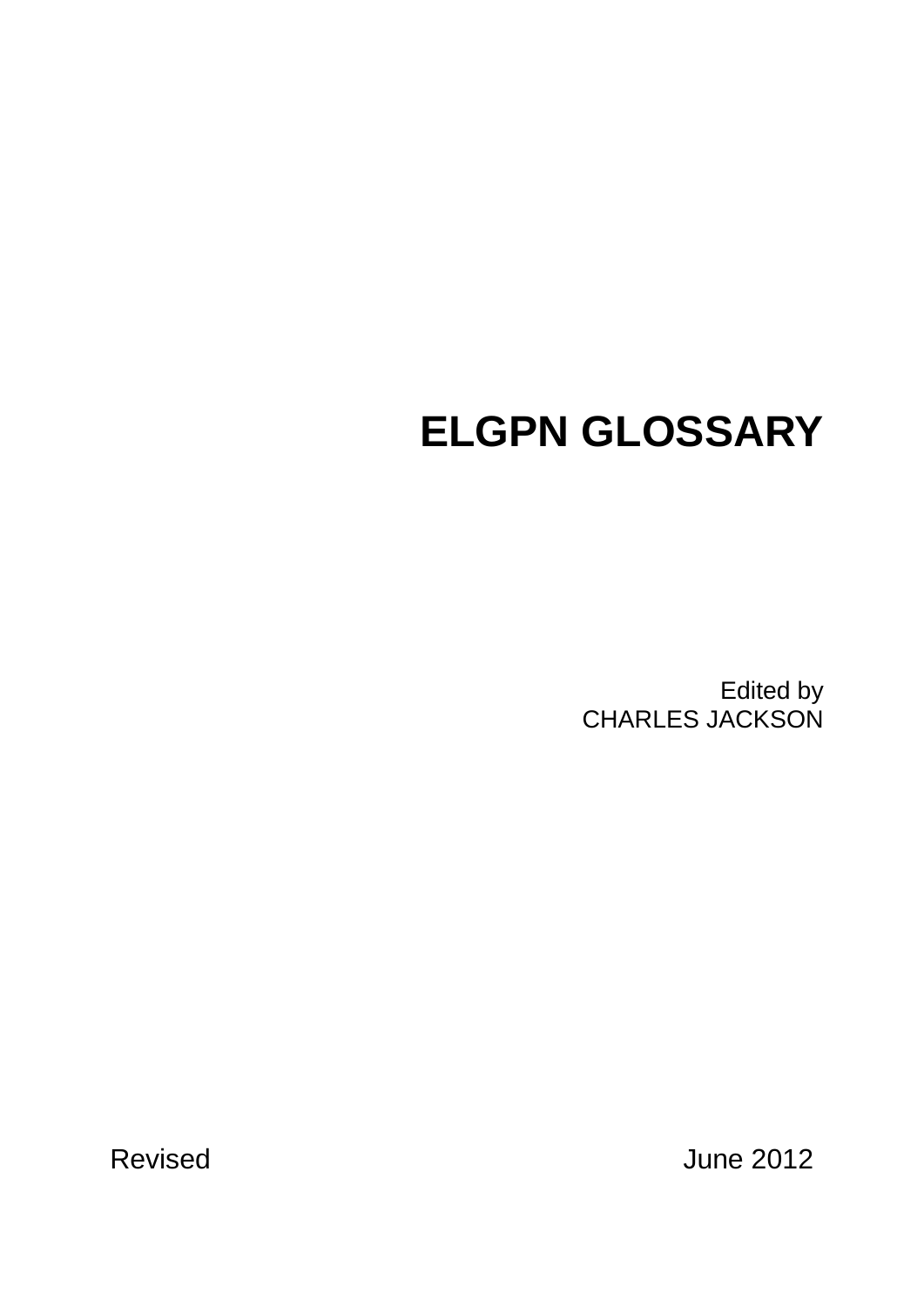# <span id="page-1-0"></span>*The European Lifelong Guidance Policy Network (ELGPN)*

The European Lifelong Guidance Policy Network (ELGPN) was established in 2007 with the aim of assisting the European Union (EU) Member States (and the neighbouring countries eligible for the EU Lifelong Learning Programme) and the European Commission in developing European co-operation on lifelong guidance in both the education and the employment sectors. Its purpose is to promote co-operation at Member State level in implementing the priorities identified in the EU Resolutions on Lifelong Guidance (2004; 2008). The network was established by the Member States; the Commission supports its activities under the Lifelong Learning Programme 2007-13.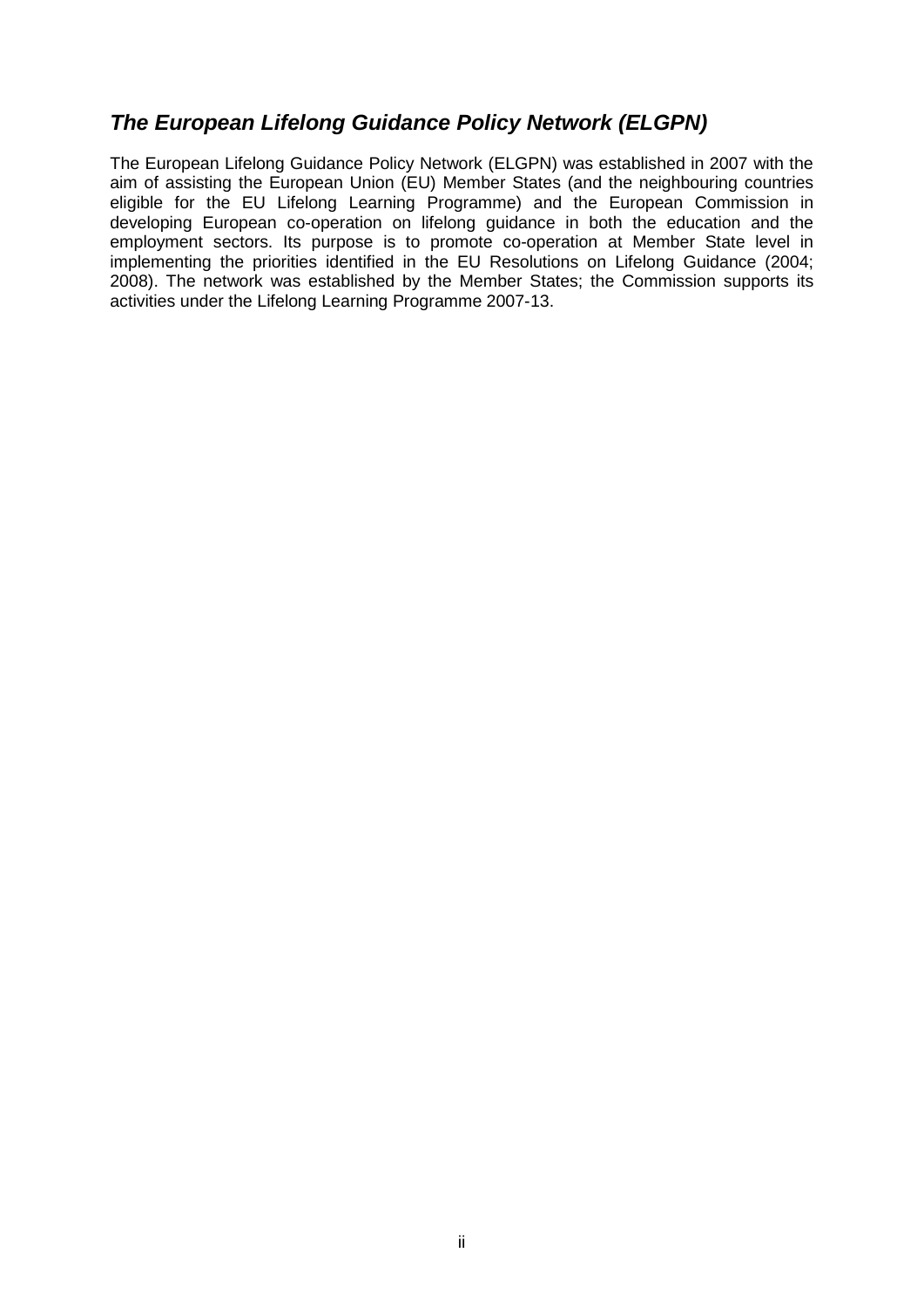# <span id="page-2-0"></span>**Table of Contents**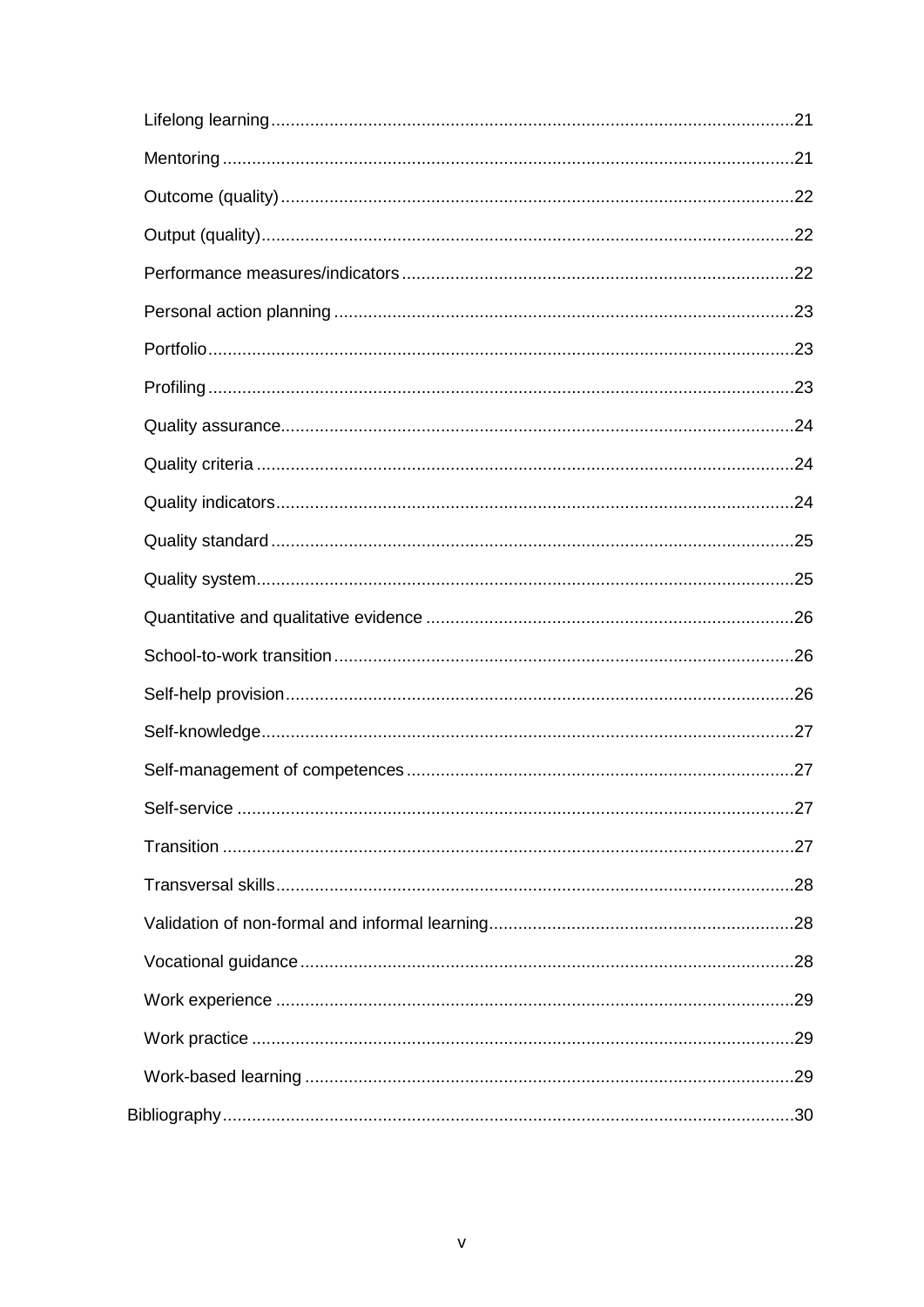# <span id="page-5-0"></span>**Acknowledgements**

This Glossary is the result of a team effort by members of the four ELGPN Work Packages. Special thanks are due to all those who sent in comments on earlier drafts of the document and in particular to Bernhard Jenschke, Susanne Kraatz and Hélia Moura for their helpful suggestions. Thanks are also due to Raimo Vuorinen and Tony Watts for their support throughout the process of finalising the Glossary.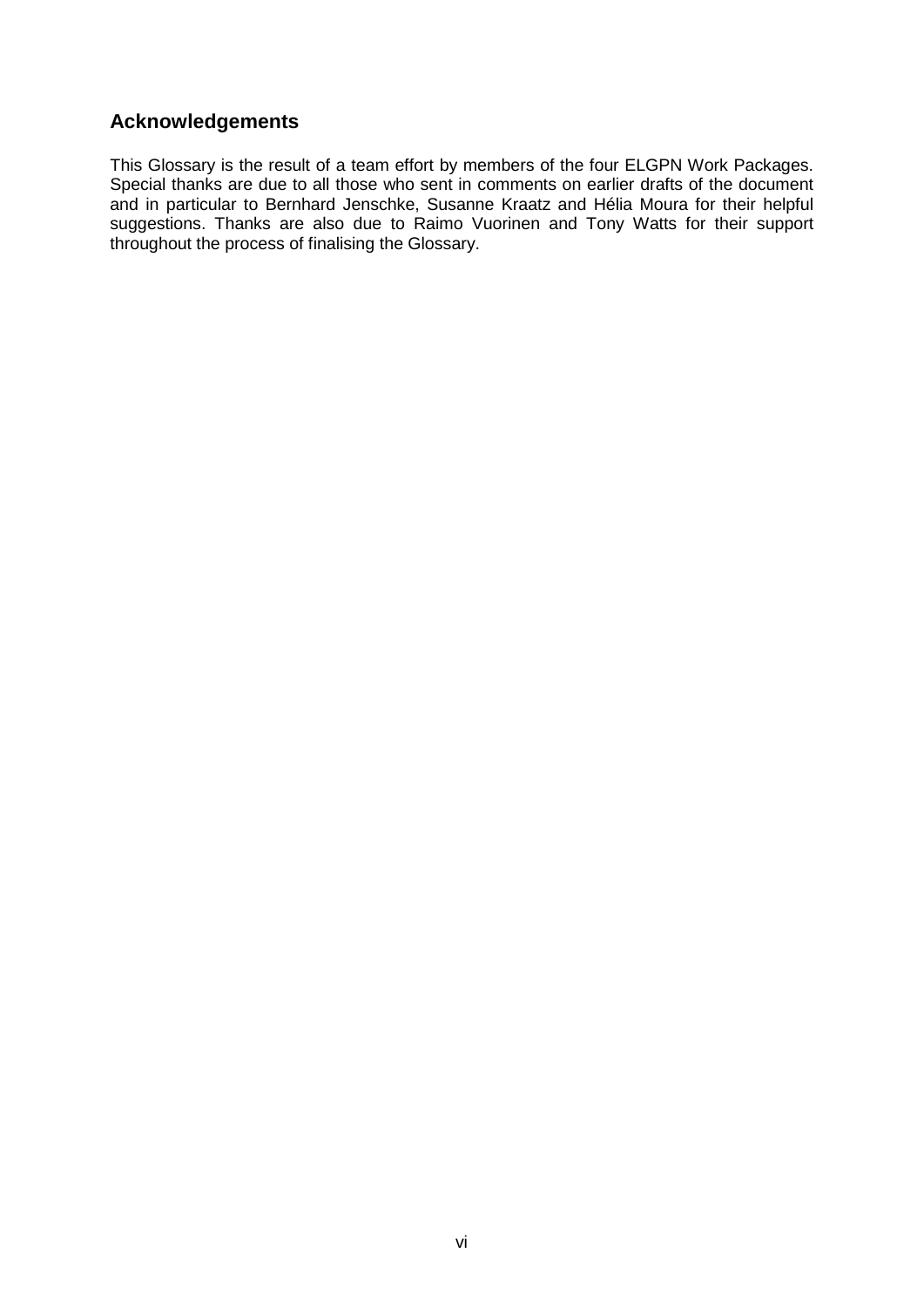# <span id="page-6-0"></span>**About the ELGPN Glossary – Introduction**

The ELGPN Glossary has been developed to provide a common set of definitions for lifelong guidance (LLG) policy development and related guidance terminology. It provides a set of definitions that have been agreed by members of the ELGPN to support the use of *ELGPN Lifelong Guidance Policy Development: a European Resource Kit*. The aim of the Resource Kit is to support policy review and peer learning processes both within and between countries. However, in the absence of another source that defines commonly used terminology in this field, it is hoped that the ELGPN Glossary will also prove to be a valuable resource for practitioners working in this field across the EU.

A critical issue for the Glossary is to define a set of terms, many of which are used in the Resource Kit, in a lifelong guidance context and thus facilitate dialogue on LLG policy development across the EU. As far as possible the glossary uses existing EU definitions, but these have been supplemented and extended where necessary to provide definitions that are relevant in a contemporary guidance context. However, certain terms, which have been defined in EU resolutions and directives, have not been changed.

In particular, Lifelong guidance has been defined in EU directives and provides the context for the work of the ELGPN. In this Glossary, Lifelong guidance and Guidance have been adopted as the umbrella terms in describing both particular activities and the field. However, it should be recognised that there is not complete agreement on how terms are used and some of those working in this field would use the term career counselling rather than career guidance as the generic term to describe their work, while others either use the two terms interchangeably or together, that is use the phrase career guidance and counselling, to describe what they do. A separate definition of counselling has been included in the Glossary but certain readers may have different perspectives on precisely how the terms counselling and guidance should be used.

The Glossary complements other existing ones that are either focused on related topics, such as the glossary on quality in education and training (Cedefop, 2011), or that have a practitioner focus, such as the Career Guidance and Counselling Glossary prepared under the EU Leonardo da Vinci programme.

The Glossary and definitions have been written in English in the first instance; it is recognised that some terms cannot easily be translated into other languages without losing some of their meaning. Some terms may also have been used in a more specialised or restricted context in certain countries, reflecting local circumstances.

### <span id="page-6-1"></span>**Selection of terms**

Terms for inclusion in the Glossary have been chosen by members of the ELGPN Work Packages, but other key interested parties (e.g. Cedefop, European Commission) have also been consulted during the course of its preparation. The terms included reflect the focus of the four Work Packages:

- Work Package 1: Career management skills
- Work Package 2: Widening access
- Work Package 3: Co-operation and co-ordination
- Work Package 4: Quality assurance and evidence base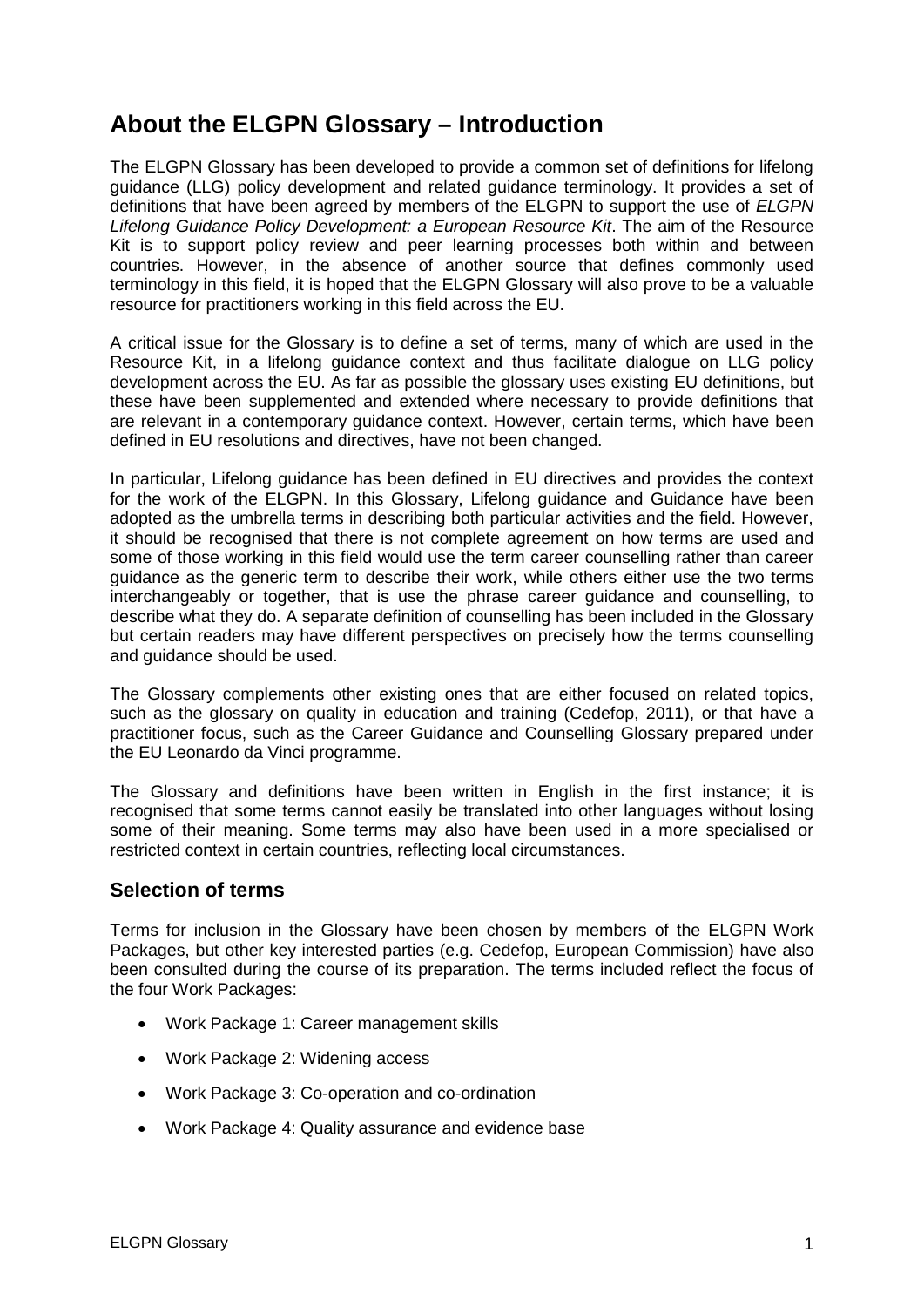# <span id="page-7-0"></span>**Organisation of the Glossary**

The main body of this Glossary contains 75 key terms used in the Resource Kit, presented in alphabetical order in English. Each entry contains (in this order):

- the term in English
- a definition of the term in English
- additional comment on how the term is used in lifelong guidance and to explain the definition
- reference to the source of the definition (where no source is listed, this means that no existing definition has been found and a definition has been written especially for this Glossary).

Where appropriate in the entry for the relevant term, we have noted whether the term is a synonym for another term used in the Glossary. We have also used the comment section to identify closely related terms, or terms with similar or overlapping definitions.

### <span id="page-7-1"></span>**Development of the Glossary**

Initial work on the ELGPN Glossary was conducted by members of the four ELGPN Work Packages, who identified potential terms to be included in the Glossary and also provided some definitions as well as identifying key reference sources. Dr Charles Jackson from the National Institute for Career Education and Counselling (NICEC) in the UK has acted as editor for the subsequent work to finalise the Glossary for publication. An earlier draft was presented to the 10<sup>th</sup> Plenary Meeting of the ELGPN held in Copenhagen in April 2012. This new version takes on board comments and suggestions made both at that meeting and subsequently by ELGPN members.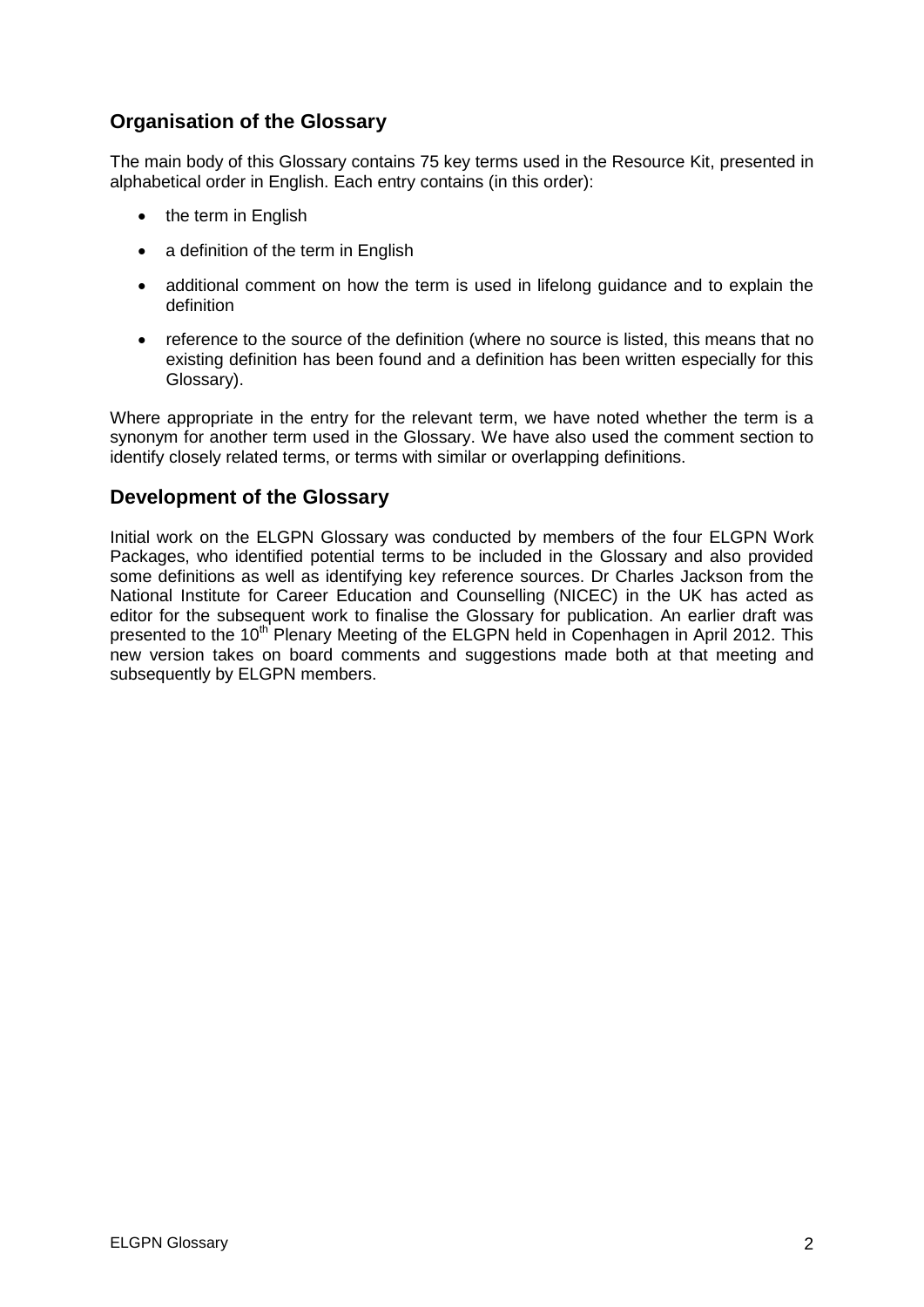# <span id="page-8-0"></span>**Access to guidance**

Conditions, circumstances or requirements (e.g. qualification, education level, special needs, gender, age etc.) governing admission to and participation in guidance activities, and/or the right to use guidance services or programmes.

#### **Comment**:

Adaptation of the definition used in education and training to a guidance context. This is a restricted definition of access, which is more generally defined in a service context as: 'the right to use a particular service'.

A key concern is that lifelong guidance policies encourage social inclusion and 'that all citizens have a right to access guidance services at any point in their lives' (Lifelong Guidance Policy Development: a European Resource Kit 2012).

**Source**: Based on Cedefop (2008b).

# <span id="page-8-1"></span>**Career**

The interaction of work roles and other life roles over a person's lifespan, including how they balance paid and unpaid work, and their involvement in learning and education.

#### **Comment**:

The main issue is whether a definition focuses exclusively employment; employment and training; or adopts the broadest of all conceptions to include non-work activities.

There are a large number of definitions of 'career' in the academic literature. For example:

- the evolving sequence of a person's work experience over time (Arthur et al., 1989);
- a career is the sequence of employment-related positions, roles, activities and experiences encountered by a person (Arnold, 1997);
- career is viewed broadly to stress life roles and lifestyles, occupation being considered only one part of career (Hansen & Gysbers, 1975);
- the individual's lifelong progression in learning and work (Watts, 1998).

Other definitions include:

The sequence of various socially significant human roles deriving from an individual's work, learning, self-expression and leisure activities and spanning the individual's working life, work locations, positions and achievements. (Career Guidance and Counselling Glossary, undated).

A career is the sequence and variety of occupations (paid and unpaid) which one undertakes throughout a lifetime. More broadly, 'career ' includes life roles, leisure activities, learning and work (University of Sydney Careers Centre Glossary of Career Terms, undated).

Career is a lifestyle concept that involves the sequence of work, learning and leisure activities in which one engages throughout a lifetime. Careers are unique to each person and are dynamic, unfolding throughout life. Careers include how persons balance their paid and unpaid work and personal life roles (Canadian Career Development Foundation, 2002).

**Source**: Based on UNESCO (2002).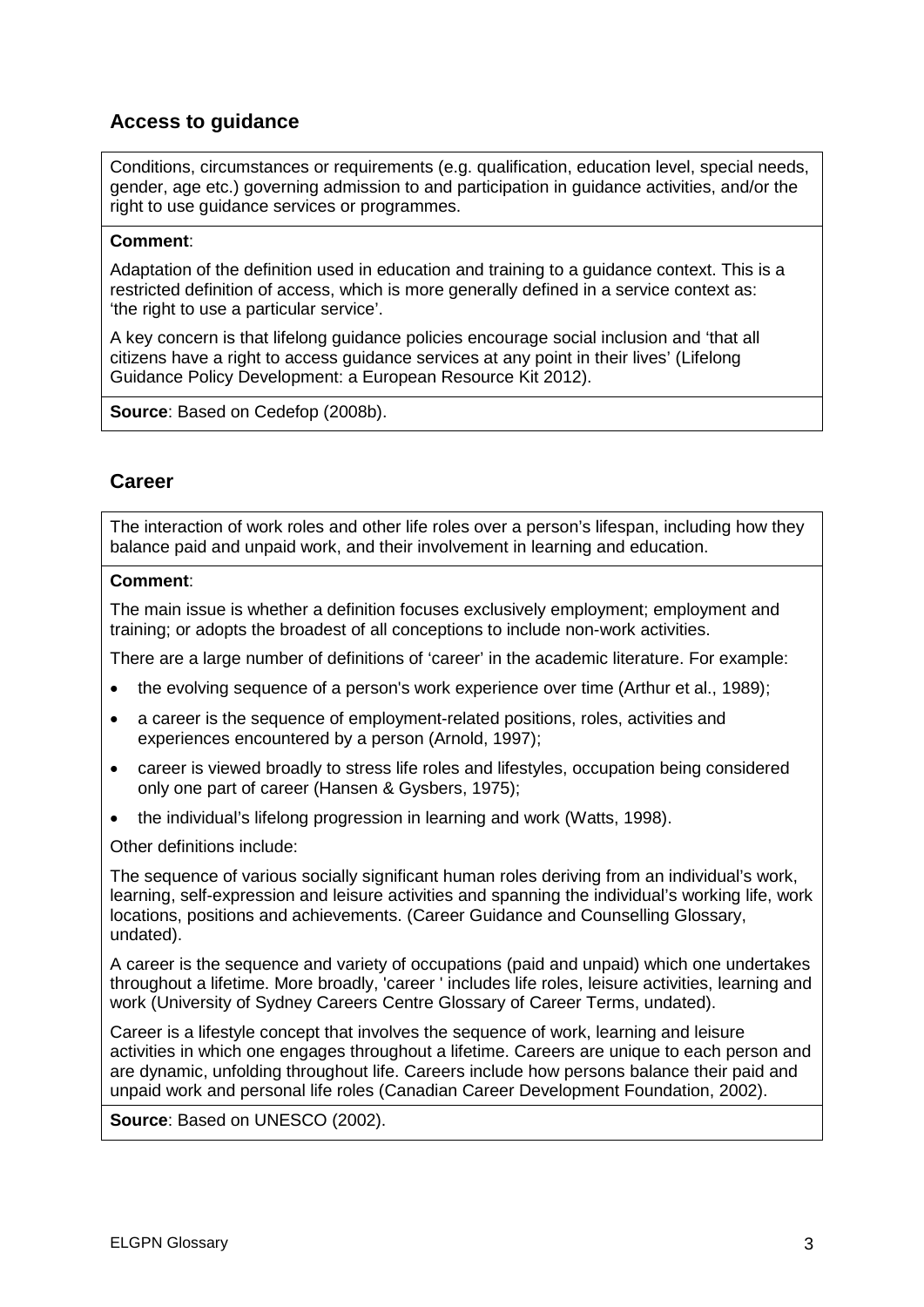# <span id="page-9-0"></span>**Career adviser**

Career advisers assist people to explore, pursue and attain their career goals.

#### **Comment**:

Career advisers/counsellors have normally received professional training and possess a recognised professional qualification.

Synonym for career counsellor and guidance counsellor.

**Source**: UNESCO (2002).

### <span id="page-9-1"></span>**Career centre**

A place where people go to receive career guidance.

#### **Comment**:

A career centre may offer a range of different services or interventions and these may range from self-help materials (e.g. books, information sources or access to ICT-based career support) to one-to-one support from a career counsellor.

It is also possible to envisage a virtual career centre – i.e. an online career portal – being considered as a particular type of career centre.

#### **Source**:

### <span id="page-9-2"></span>**Career choice**

An individual's career intention based on their personal aptitudes, abilities, aspirations and goals, tempered by the realities of the labour market and their personal circumstances.

The process through which an individual's career intention is developed and realised.

#### **Comment**:

A career choice need not be work-based: the definition is intended to reflect the broad nature of career choices.

The term is often used to describe the process of developing a career intention as well as the outcome of that process.

**Source**: Based on Career Guidance and Counselling Glossary.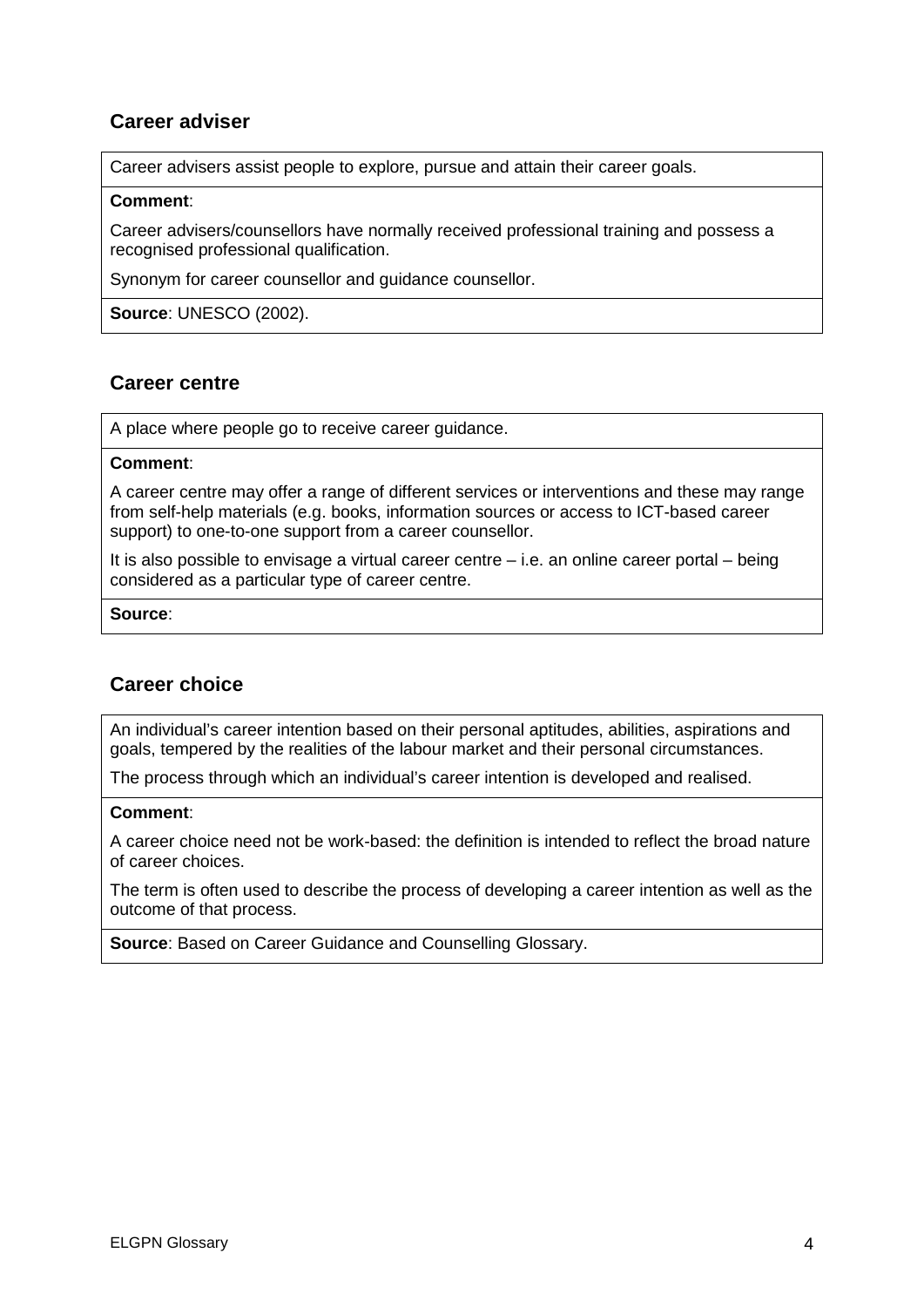# <span id="page-10-0"></span>**Career counselling**

The interaction between a career/guidance counsellor and an individual.

An individual or group process which emphasises self-awareness and understanding, and facilitates the development of a satisfying and meaningful life/work direction as a basis to guide learning, work and transition decisions, as well as how to manage responses to changing work and learning environments over the lifespan.

#### **Comment**:

Other definitions include:

- Career counselling facilitates the learning of skills, interests, beliefs, values, work habits, and personal qualities to enable each participant to create a satisfying life in a constantly changing work environment (Krumboltz & Worthington, 1999).
- The career counselling process is focussed on helping individuals not to choose a career but to construct it (Watts, 2000).

**Source**: Based on Career Guidance and Counselling Glossary and Canada Career Information Partnership (2006).

### <span id="page-10-1"></span>**Career counsellor**

Career counsellors assist people to explore, pursue and attain their career goals.

#### **Comment**:

Career advisers/counsellors have normally received professional training and possess a recognised professional qualification.

Other definitions include:

- A professional trained in career guidance that is able to assist others to make rational career choices (Career Guidance and Counselling Glossary).
- A career counsellor provides counselling in educational, career and personal domains. A career counsellor assists individuals to achieve greater self-awareness, develop a life/work direction, increase understanding of learning and work opportunities and become self-directed in managing learning, work and transitions (Canada Career Information Partnership, 2006).

Synonym for career adviser and guidance counsellor.

**Source**: UNESCO (2002).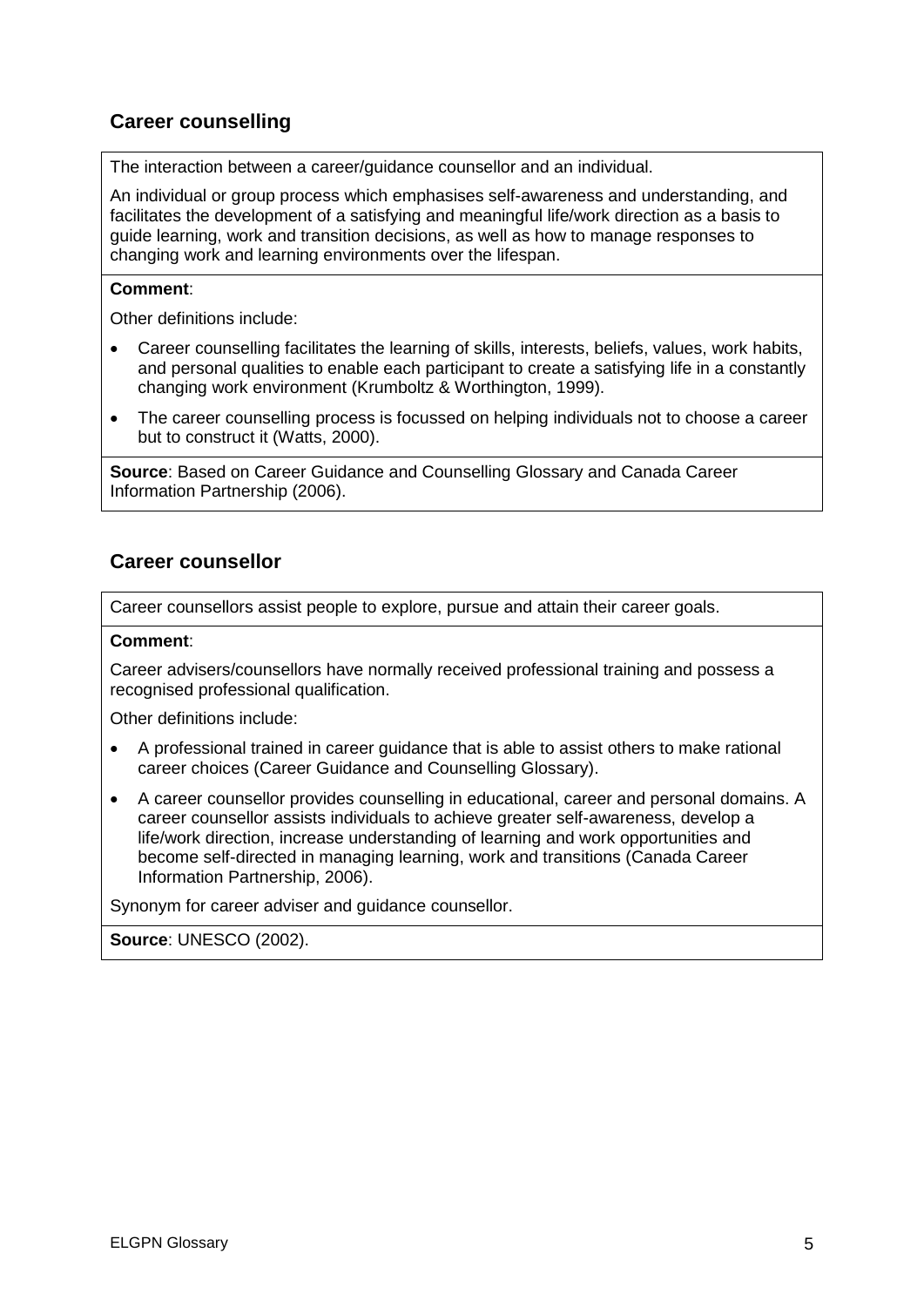# <span id="page-11-0"></span>**Career decision-making**

The process of making a choice between particular career alternatives.

#### **Comment**:

This definition does not set out to describe the nature of the process (e.g. rational, logical, etc) by which a career decision has been made or what aspects (e.g. individual, job characteristics, etc) have been considered. An alternative definition of career decision that emphasises these elements is:

The choice of a particular option as the result of a logical series of steps used to identify and match individual aims and organisational development/labour market needs (Career Guidance and Counselling Glossary).

**Source**:

# <span id="page-11-1"></span>**Career development**

The lifelong process of managing learning, work, leisure and transitions in order to move towards a personally determined and evolving future.

#### **Comment**:

Career development is also used to describe the outcome of this process.

Other definitions include:

- The total constellation of economic, sociological, psychological, educational, physical and chance factors that combine to shape one's career (Sears, 1982).
- The continuous planning carried out to advance a person's career based on experience and on any training undertaken to upgrade qualifications or to acquire new ones (UNESCO).

**Source**: Based on the Career Guidance and Counselling Glossary and Canadian Career Development Foundation, (2002).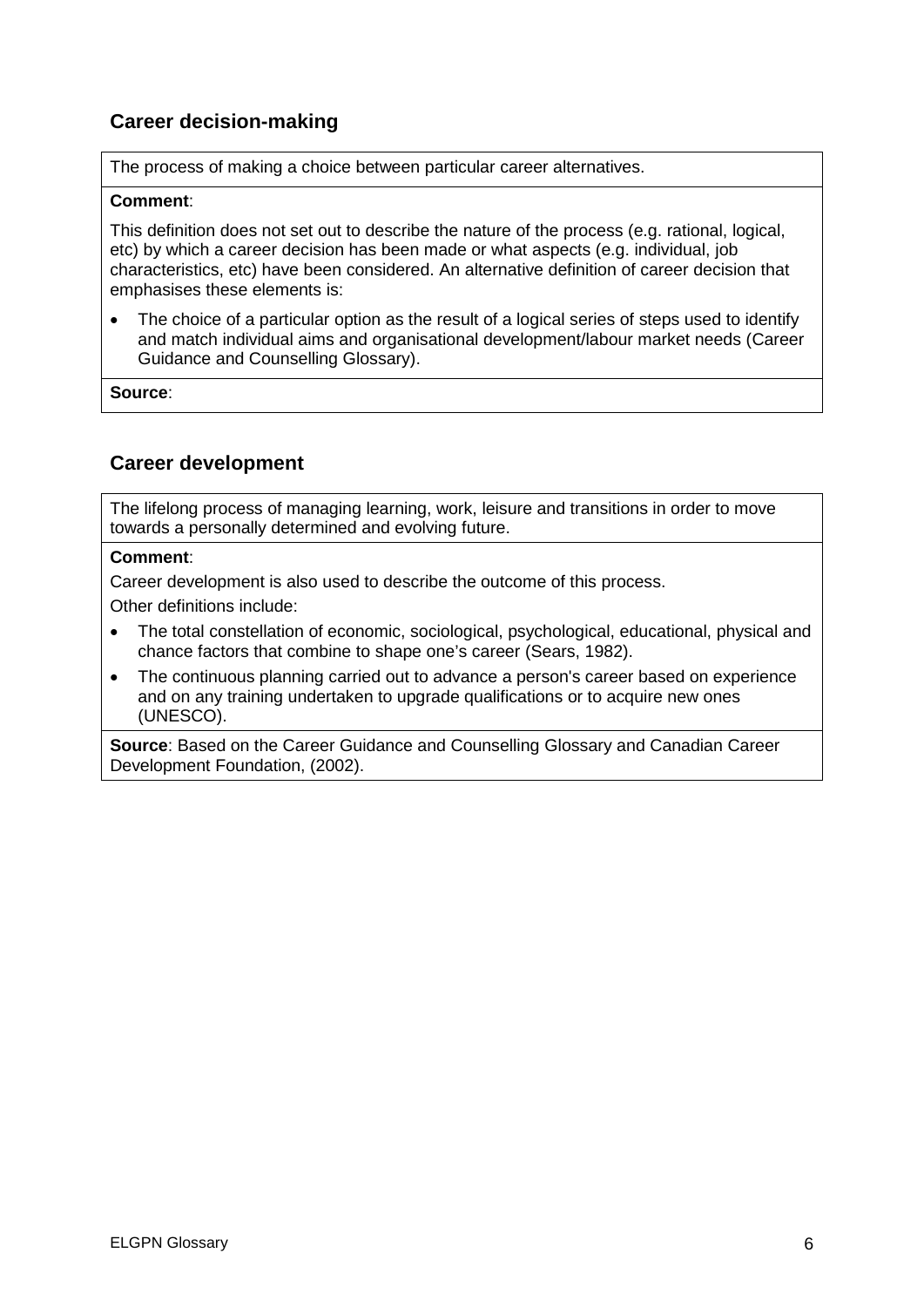# <span id="page-12-0"></span>**Career education**

Programmes and activities of learning to help people to develop the skills necessary to manage their career and life pathway. These include accessing and making effective use of career information and guidance.

#### **Comment**:

Other definitions include:

- The systematic cooperation of educational institutions, parents and society in assisting young people and adults to acquire knowledge and skills that will enable them to make rational vocational decisions (Career Guidance and Counselling Glossary).
- The development of knowledge, skills and attitudes through a planned programme of learning experiences in education and training settings which will assist students to make informed decisions about their study and/or work options and enable effective participation in working life (Australian Ministerial Council for Employment, Education, Training and Youth Affairs, 1998).

**Source**: Institute of Career Guidance: Careers Education Committee.

### <span id="page-12-1"></span>**Career guidance**

A range of activities that enable citizens of any age, and at any point in their lives, to identify their capacities, competences and interests; to make meaningful educational, training and occupational decisions; and to manage their individual life paths in learning, work and other settings in which these capacities and competences are learned and/or used.

#### **Comment**:

Career guidance is defined in the same way as lifelong guidance.

Guidance is provided in a range of settings: education, training, employment, community, and private.

Career or vocational guidance is often just called guidance by practitioners. Guidance is in fact an umbrella that encompasses counselling as well as activities such as informing, coaching, teaching, assessment and advocacy.

It is treated as a synonym of guidance and vocational guidance. Educational guidance, however, has been treated as a more specific term.

**Source**: Council of the European Union (2008).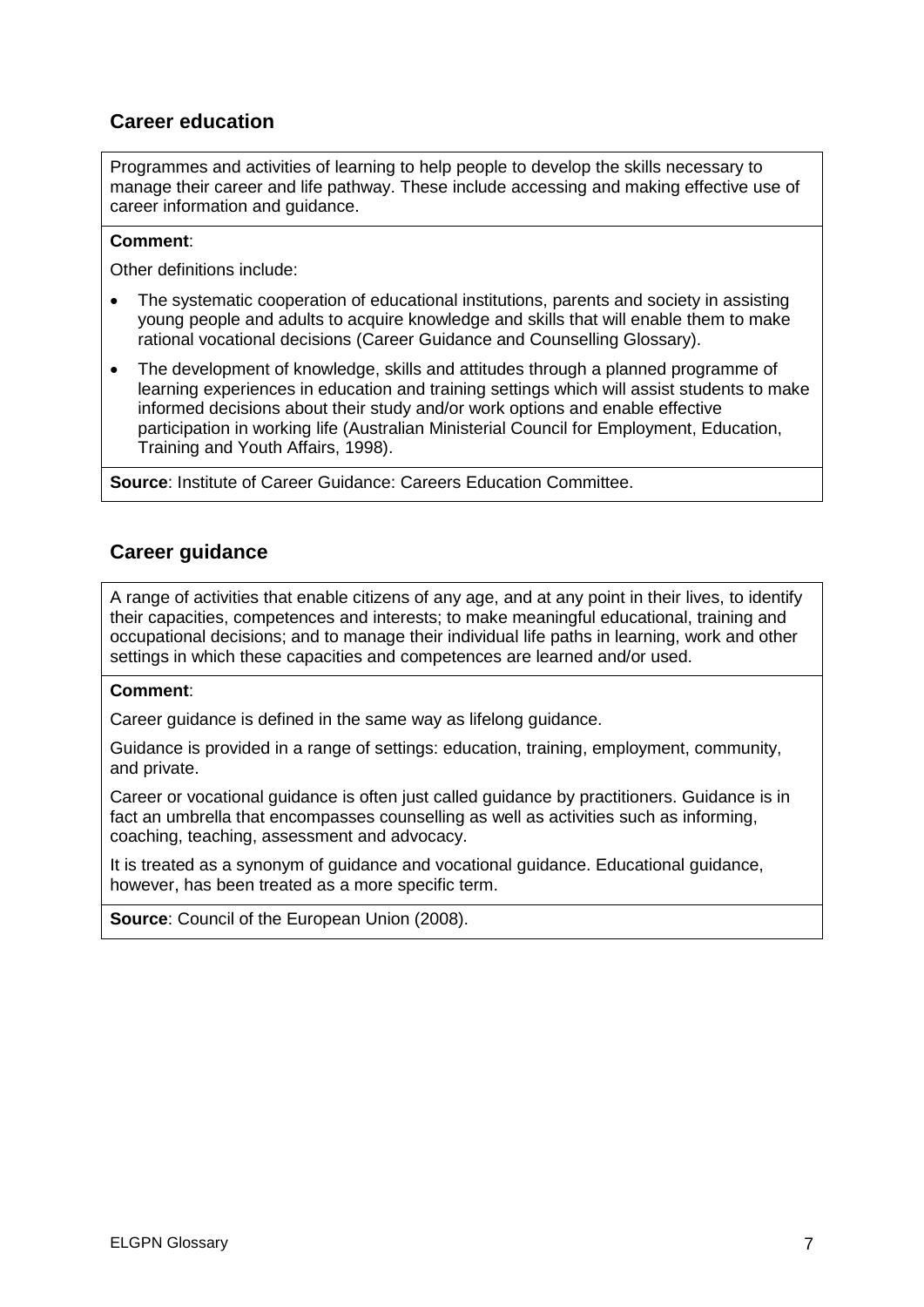# <span id="page-13-0"></span>**Career information systems**

Systems, often computer-based or online but also in print, designed to aid an individual or a group in their choice of career, employment, occupation or work by gathering together, organising and providing information about specific occupations, professions or organisations including descriptions of pay, conditions, training, qualifications and experience required.

#### **Comment**:

A career information system also comprises the databases that are used as sources of information.

**Source**: Based on Career Guidance and Counselling Glossary.

### <span id="page-13-1"></span>**Career management**

An ongoing process of preparing, implementing, and monitoring career plans.

#### **Comment**:

Sometimes career management is carried out by the individual on their own; but in some situations career management involves others, such as an individual's employer, working together with the individual.

**Source**: Based on Storey (1976).

### <span id="page-13-2"></span>**Career management skills**

A range of competences which provide structured ways for individuals (and groups) to gather, analyse, synthesise and organise self, educational and occupational information, as well as the skills to make and implement decisions and transitions.

#### **Comment**:

Career management skills are the life, learning, training and employment skills which people need to develop and manage their careers effectively.

**Source**: European Lifelong Guidance Policy Network (2010).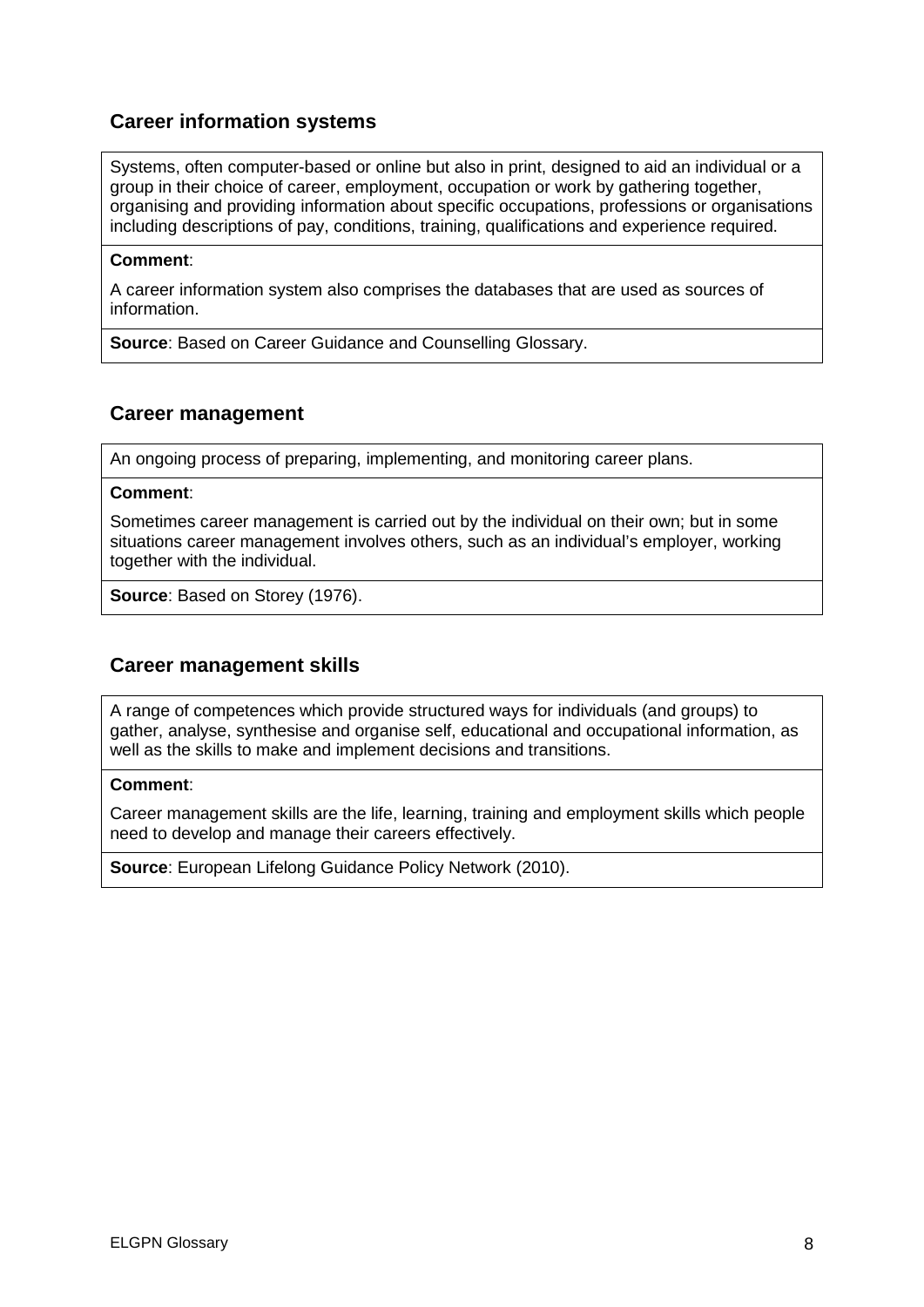# <span id="page-14-0"></span>**Case management**

A collaborative process which assesses, plans, implements, co-ordinates, monitors and evaluates the options and services required to meet an individual's health, social care, educational and employment needs, using communication and available resources to promote quality cost-effective outcomes.

#### **Comment**:

A term originally used to refer to the management of health needs of individuals and families.

Individual case management lies at the heart of preventive strategies to reduce unemployment. This is achieved by identifying appropriate tailor-made intervention measures and by determining the targeted assistance needs of each respective client.

**Source**: Case Management Society UK.

# <span id="page-14-1"></span>**Coaching**

A process designed to focus on skill development and behaviour change to deliver improved performance. Coaching is usually delivered one-to-one.

#### **Comment**:

Some careers professionals have labelled the work they do as 'career coaching' or as 'career/life coaching'.

Much coaching aims to improve the performance and leadership skills of managers, and coaches are often brought into an organisation from outside. However, some employers are starting to emphasise the coaching role of managers in relation to the employees that work for them, contrasting this to other roles that managers have as leaders, managers and mentors.

Coaching is both performance-focused (which means that it is concerned with helping individuals perform tasks to the best of their abilities) and also person-centred (which means that it is the individuals being coached who are seen as having the important insights) (Somers, 2012).

Other definitions include:

- Coaching is unlocking a person's potential to maximise their own performance; helping them to learn rather than teaching them (Gallwey, 1974).
- A collaborative solution-focused, results-orientated and systematic process in which the coach facilitates the enhancement of work performance, life experience, self-directed learning and personal growth of the coachee (Greene & Grant, 2003).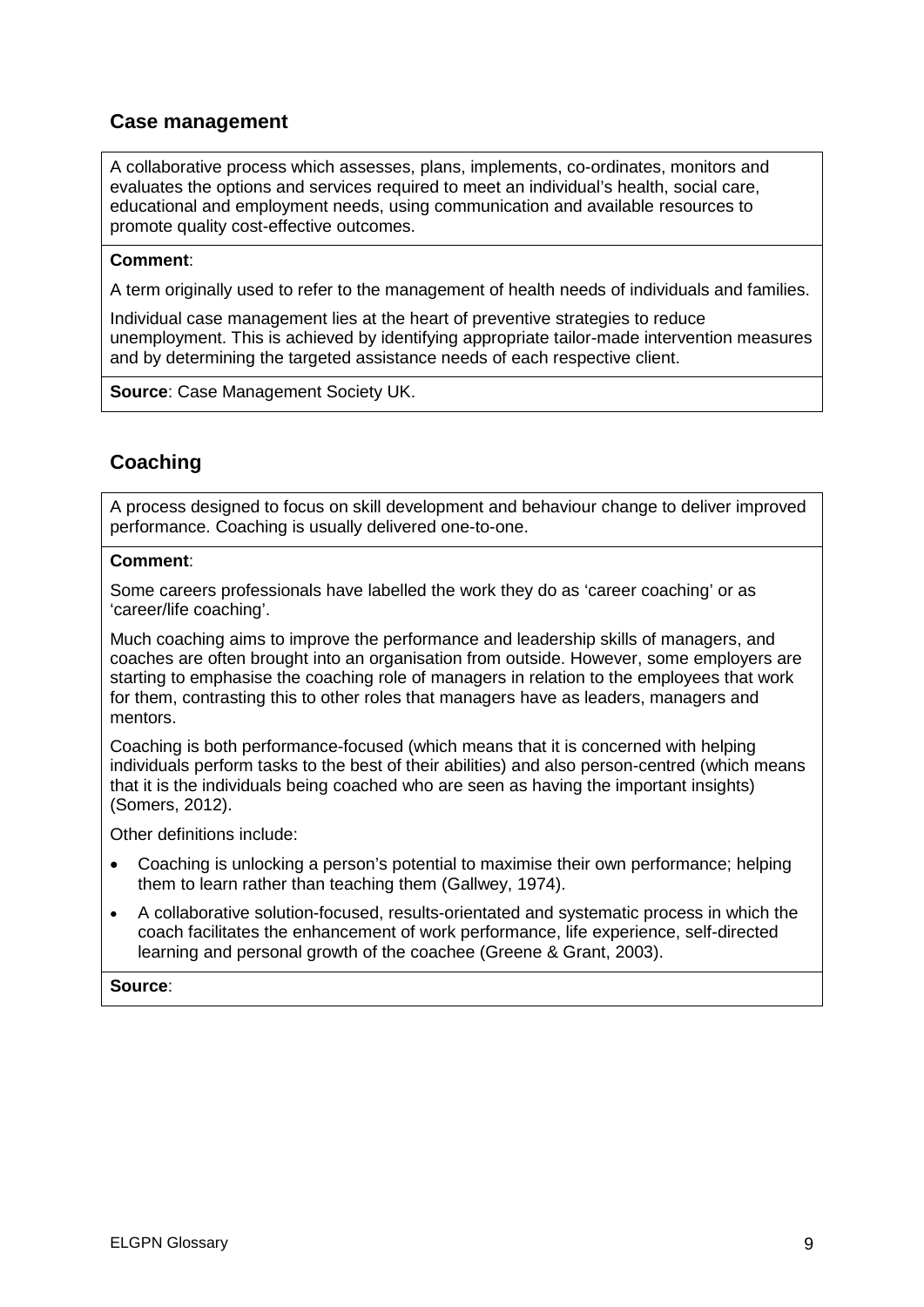### <span id="page-15-0"></span>**Common quality-assurance framework**

Set of common principles, guidelines, criteria and tools adopted by a group at a local, regional, national or international level in order to develop and assure quality in guidance delivery and in relation to the qualification of guidance practitioners.

#### **Comment**:

A more general definition would be a set of common principles, guidelines, criteria and tools adopted by a group at a local, regional, national or international level for the quality assurance of services.

**Source**: Based on Cedefop (2011).

### <span id="page-15-1"></span>**Co-operation mechanisms**

Processes, systems or organisational structures used to facilitate people or organisations working together.

#### **Comment**:

Lifelong guidance requires co-operation between partners, within existing structures. This might be largely informal in nature, or based on a co-operation agreement with decisionmaking powers being retained by each partner.

Co-operation mechanisms could cover a variety of settings, e.g. between different levels in education/training, across national boundaries, or between education and the labour market. They could also cover co-operation between individuals working in different settings or between the organisations they work for.

**Source**:

### <span id="page-15-2"></span>**Co-ordination mechanisms**

Processes, systems or organisational structures used to facilitate people or organisations coordinating their work or interventions together.

#### **Comment**:

Co-ordination of lifelong guidance activities is likely to require a co-ordinating structure, with operational powers and funding (and possibly a contract or legal mandate). The establishment of national fora is one way that has been used to encourage co-ordination of lifelong guidance activities.

It could also involve the sharing of responsibility for different activities in a programme of careers work.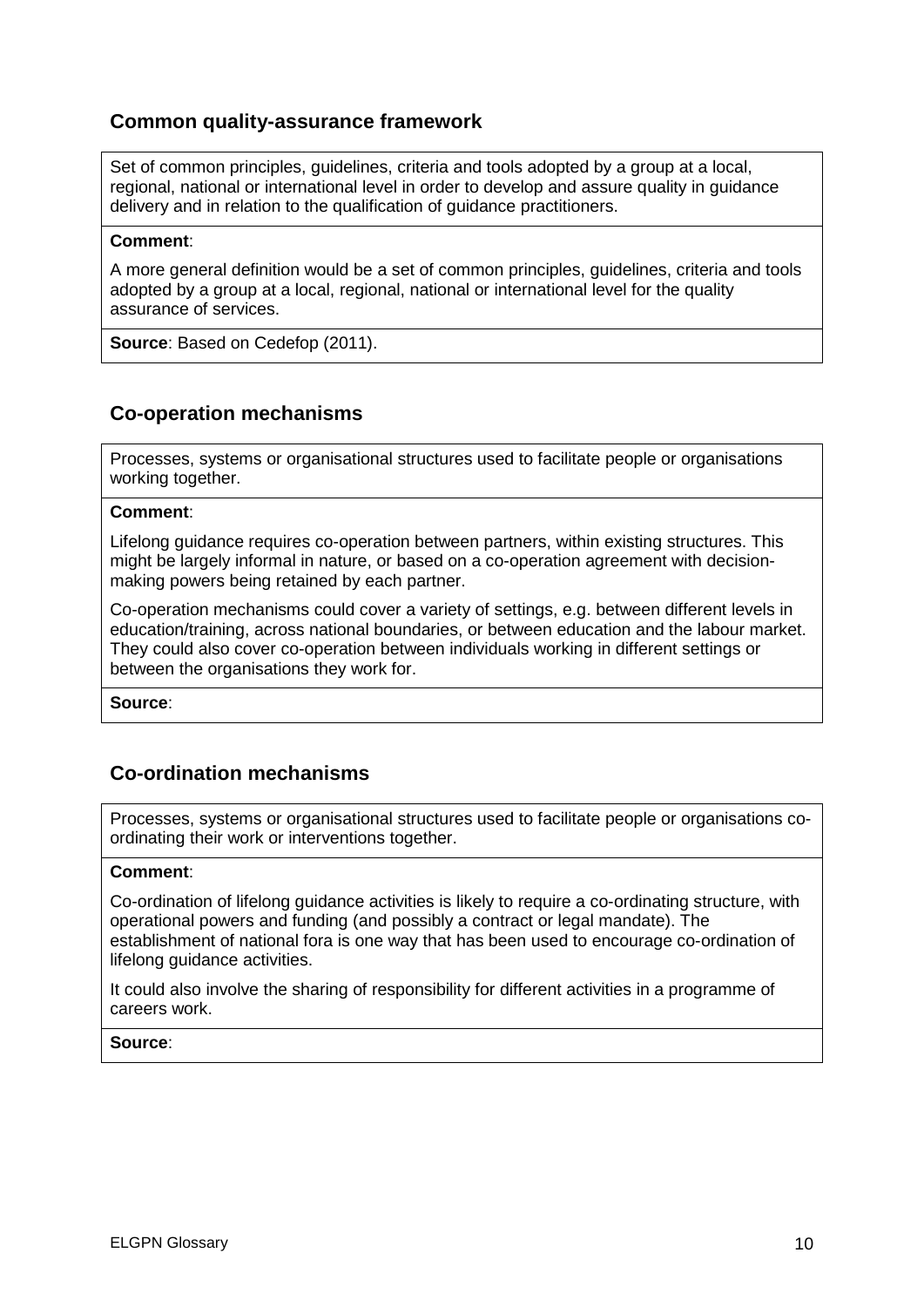# <span id="page-16-0"></span>**Cost-benefit analysis**

Comparative analysis of the costs and benefits of a guidance service or particular guidance activity – and of the value of that service or activity – to select the most financially beneficial solution.

#### **Comment**:

Cost-benefit analysis is one way of assessing and measuring the cost benefits and social returns on investment of differing types of careers interventions.

**Source**: Based on Cedefop (2011).

### <span id="page-16-1"></span>**Counselling**

The interaction between a professional and an individual helping them to resolve a specific problem or issue.

#### **Comment**:

It involves actively listening to an individual's story and communicating understanding, respect and empathy; clarifying goals and assisting individuals with the decision-making process. Counselling is a mutual relationship between a counsellor (a professionally trained helper) and a client (a consumer of counselling services) (UNESCO 2002).

Most counselling is conducted on a one-to-one basis but counselling may also be carried out in a group setting.

**Source**: Career Guidance and Counselling Glossary

### <span id="page-16-2"></span>**Distance guidance services**

Guidance services that are provided remotely, for example by telephone, email or via the internet. The key feature is that the client and guidance worker are not in face-to-face contact and, in the case of automated internet guidance, no guidance worker is directly involved in the delivery of the guidance service.

#### **Comment**:

Often delivered using ICT.

See definitions for 'e-guidance' and 'ICT'.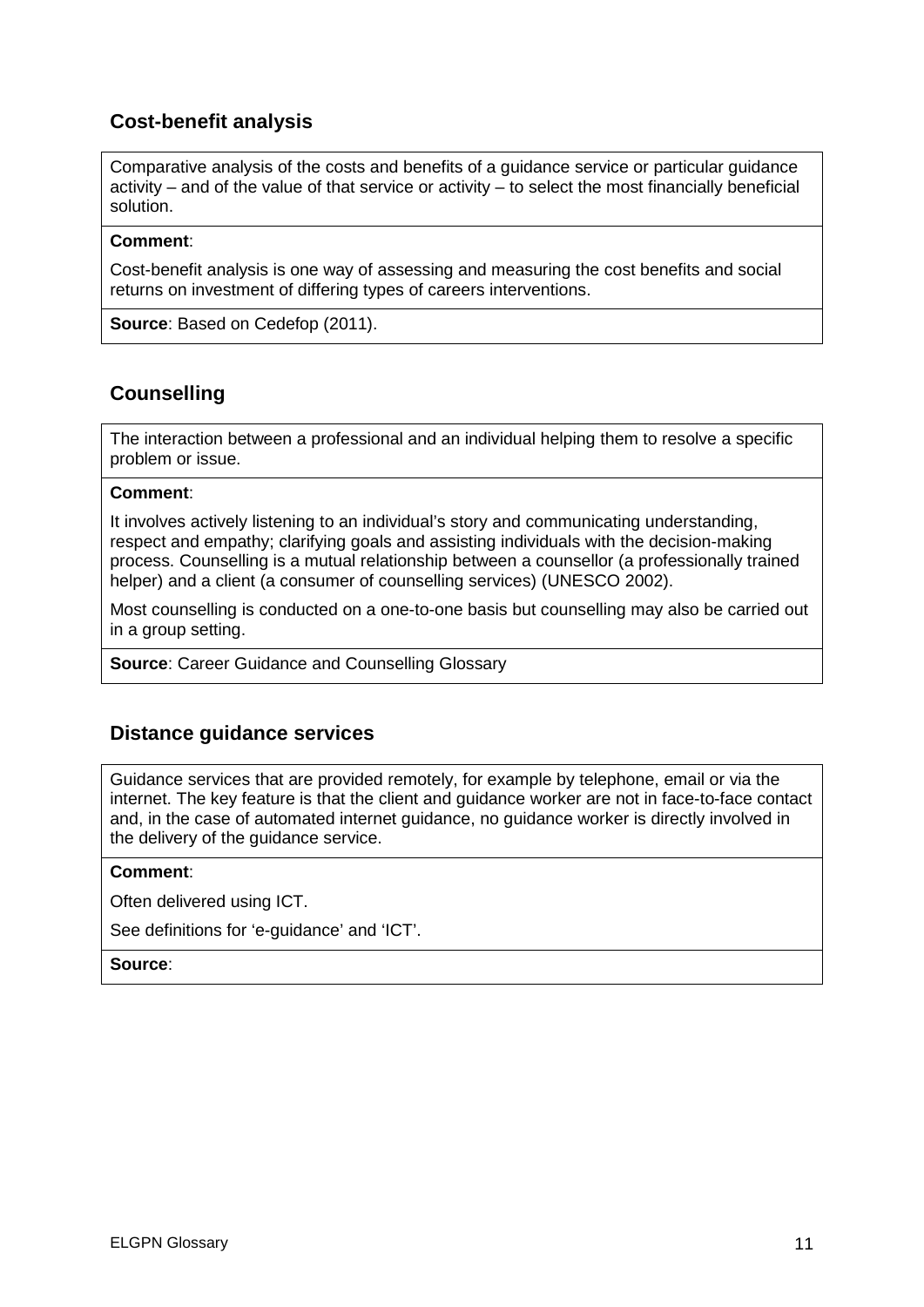# <span id="page-17-0"></span>**Drop-out**

A drop-out is anyone who has withdrawn from an education or training programme without completing it.

#### **Comment**:

Drop-out is a more general term and should be distinguished from 'early school leaver' which has a specific meaning in an EU context. See separate definition.

**Source**: Based on Cedefop (2008a).

# <span id="page-17-1"></span>**Early school-leaver**

Early school-leavers are individuals below the statutory school-leaving age who have withdrawn from or left an education or training programme without completing it.

#### **Comment**:

In an EU context this term has a specific technical meaning. The early school-leaving rate is defined by the proportion of the population aged 18-24 with only lower secondary education or less and no longer in education or training. Early school-leavers are therefore those who have only achieved pre-primary, primary, lower secondary or a short upper secondary education of less than 2 years (ISCED 0, 1, 2 or 3c short), and include those who have only a pre-vocational or vocational education which did not lead to an upper secondary certification.

Early school-leaver needs to be distinguished from drop-out which is a more general term.

**Source**: EU Council Recommendation on Early School-Leaving (2011).

### <span id="page-17-2"></span>**Economic and social outcomes of guidance**

Guidance has social and economic outcomes: in particular, improving the efficiency and effectiveness of education, training and the labour market through its contribution to reducing drop-out, preventing skill mismatches, increasing job tenure and boosting productivity; and also addressing social equity and social inclusion.

#### **Comment**:

Economic and social outcomes are usually considered together as the two outcomes are closely linked.

See separate definitions of 'Guidance outcomes', 'Learning outcomes of guidance' and the definition of 'Outcome (quality)'.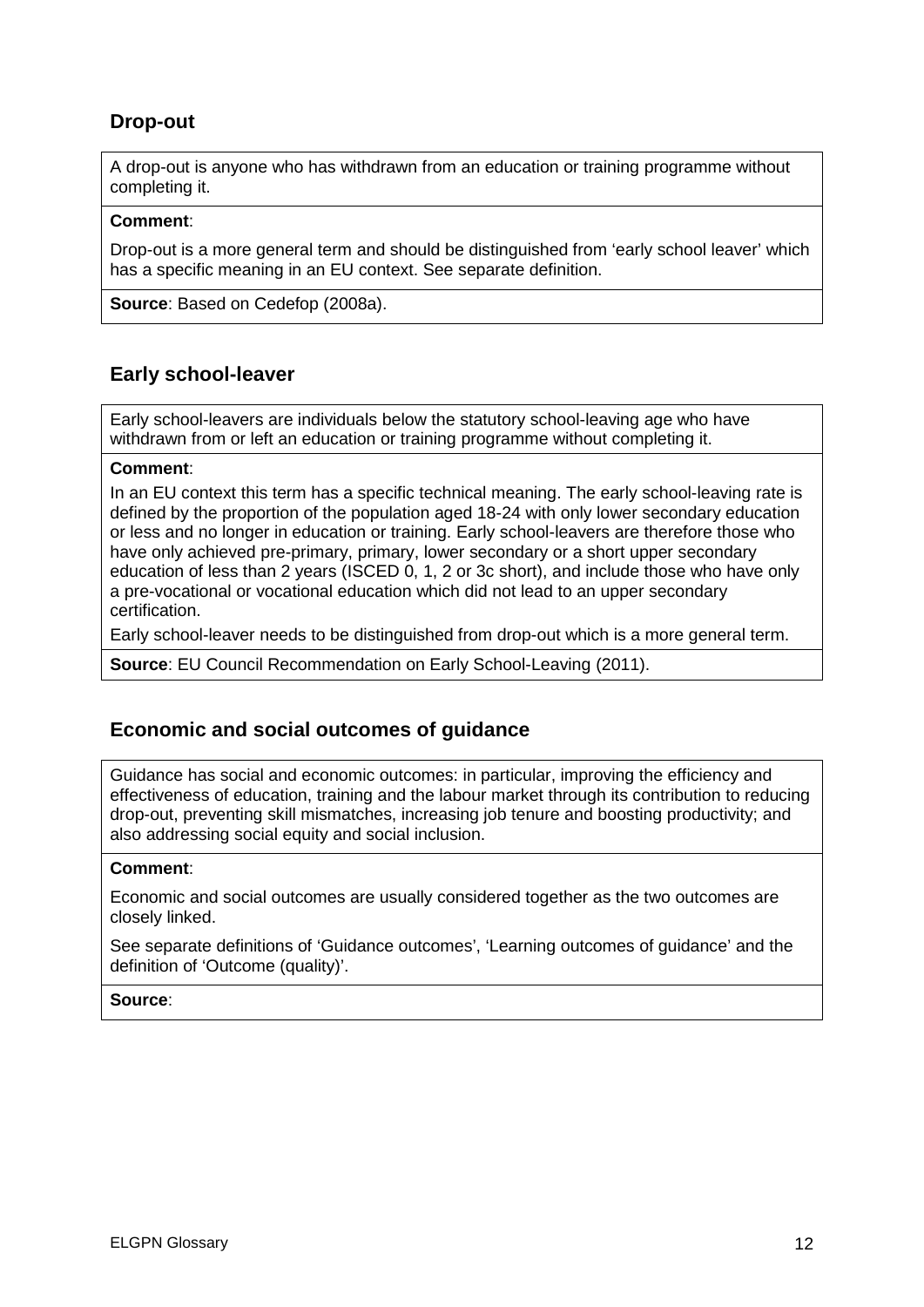# <span id="page-18-0"></span>**Educational counselling/guidance**

Helping an individual to reflect on personal educational issues and experiences and to make appropriate educational choices.

#### **Comment**:

Sometimes used to describe a broader range of activities: for example, advising pupils or students on their educational progress, on career opportunities, or on personal difficulties or anxieties (UNESCO).

**Source**: Based on Career Guidance and Counselling Glossary.

### <span id="page-18-1"></span>**e-guidance**

Counselling or guidance that is delivered using ICT and which may or may not directly involve a guidance counsellor. Frequently used to describe the provision of information or the use of self-assessment tools and exercises via the internet.

#### **Comment**:

e-guidance covers the provision of guidance activities and services using all forms of ICT, including:

#### **Online Guidance**

Guidance provided via ICT, for example using a computer or similar electronic device (e.g. a mobile telephone). May include interaction with a guidance professional via email, webchat, sms or social media (e.g. Facebook). Frequently used to describe the provision of information or the use of self-assessment tools and exercises via the internet.

#### **Telephone guidance**

The provision of guidance services via the telephone. It may involve a telephone conversation with a guidance worker or, less frequently, the delivery of pre-recorded information. Similar services are now also provided by webchat, sms or via the internet.

#### **Web guidance**

Guidance activities provided via the internet using ICT. This may include the provision of information, the use of self-help materials and tools, as well as more interactive activities, such as participation in forums or discussion groups, and email or web-based discussion with a guidance worker.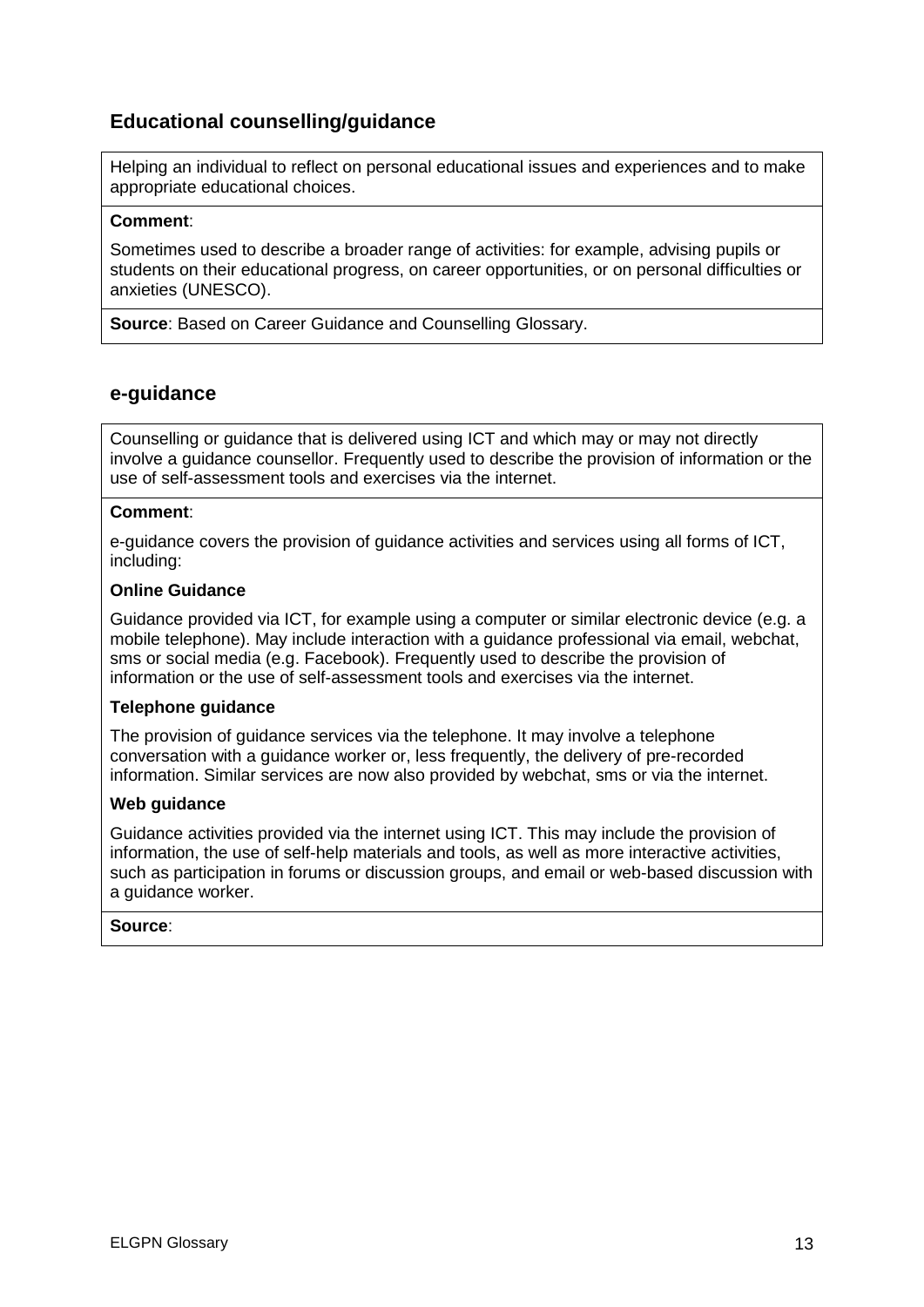# <span id="page-19-0"></span>**Effectiveness**

Extent to which the objectives of a policy or an intervention are achieved, usually without reference to costs.

#### **Comment**:

Important to distinguish from efficiency which can generally be defined as referring to the relationship between results achieved (output) and resources used (input).

In a guidance context, it is important to distinguish between effectiveness for the individual and for the organisation (e.g. employer, guidance provider) providing the service. Effectiveness can also be measured at a societal level.

**Source**: Cedefop (2011).

# <span id="page-19-1"></span>**Employability**

Combination of factors which enable individuals to progress towards or get into employment, stay in employment and progress during their careers. The employability of individuals depends: (a) on personal attributes (including adequacy of knowledge and skills); (b) on the way these personal attributes are presented on the labour market; (c) on the environmental and social context (incentives and opportunities offered to update and validate their knowledge and skills); and (d) on the economic context.

#### **Comment**:

Employability is often a focus of lifelong guidance activities and particularly of employment counselling/guidance.

**Source**: Based on Scottish Executive (2007); Tamkin & Hillage (1999).

### <span id="page-19-2"></span>**Employment counselling/guidance**

Counselling or guidance that addresses one or more of the following domains: career/ occupational decision-making, skill enhancement, job search and employment maintenance. Activities include assessment, development and implementation of an action plan, follow-up and evaluation.

#### **Comment**:

The outcome of employment counselling is to help clients improve their employability and self-sufficiency in the labour market.

**Source**: Canada Career Information Partnership (2006) and Career Guidance and Counselling Glossary.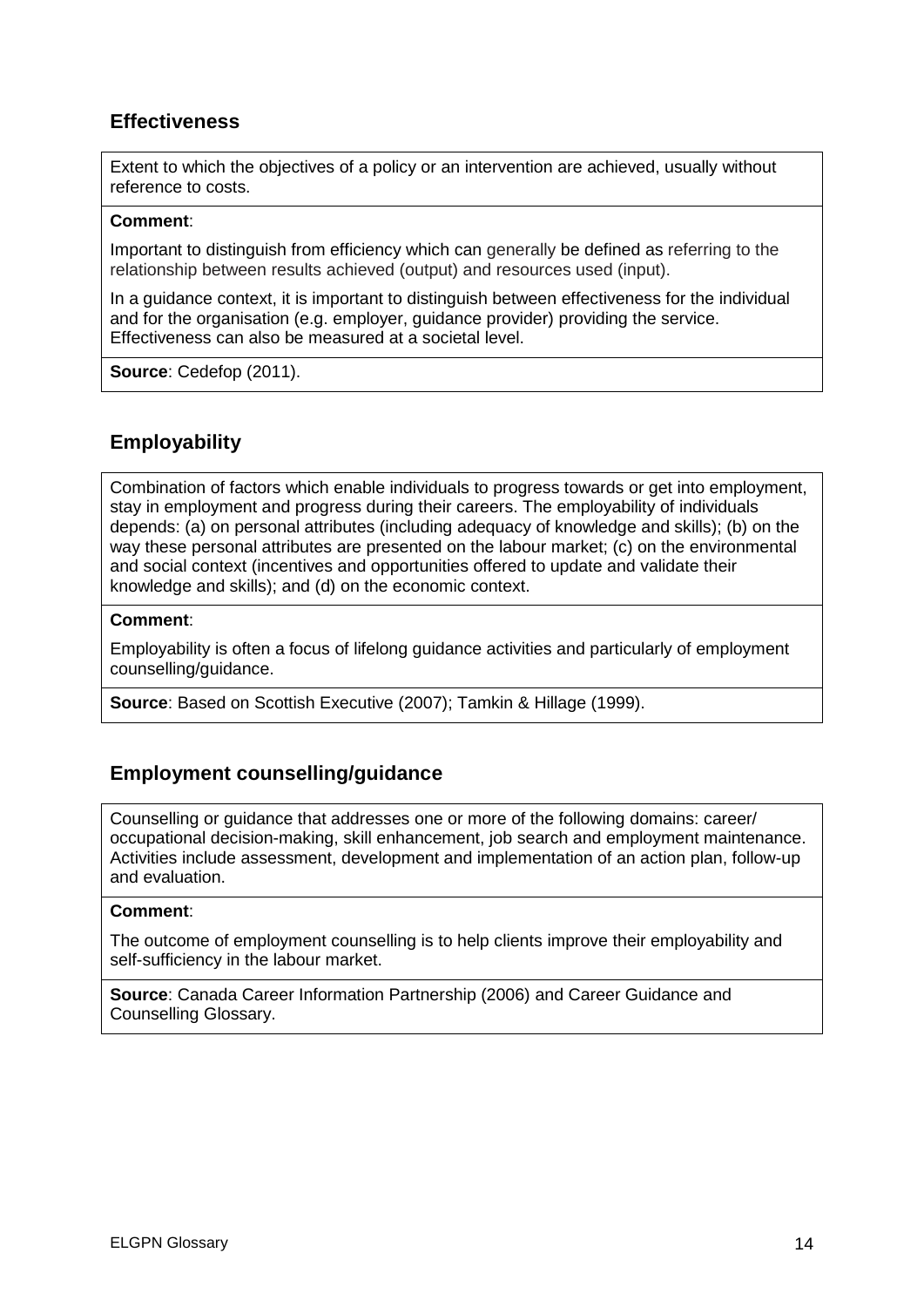# <span id="page-20-0"></span>**Empowerment**

The process of enabling and encouraging people to take greater responsibility for the control of their own lives and careers by developing greater confidence in their own capabilities.

#### **Comment**:

Guidance aims to empower people by assisting them to become competent at planning and managing their learning and career paths and in making career transitions.

Empowerment is about enabling individuals to take charge and make full use of their knowledge, energies and judgment.

A term that can be applied to both individuals and communities.

**Source**:

### <span id="page-20-1"></span>**Entrepreneurship guidance**

Guidance activities designed to assist individuals in reviewing their suitability for setting up a new business venture or embarking on self-employment, and to promote proactivity, entrepreneurship and a sense of autonomy.

#### **Comment**:

Guidance may facilitate linkages between job providers, entrepreneurs, and innovation.

Being entrepreneurial can be relevant in a wide range of situations and not just in setting up a new business or when someone becomes self-employed.

**Source**:

### <span id="page-20-2"></span>**Evidence**

The information presented to support a finding or conclusion. Evidence should be sufficient, competent and relevant: there are four types of evidence: observations (obtained through direct observation of people or events); documentary (obtained from written information); analytical (based on computations and comparisons); and self-reported (obtained through, for example, surveys).

#### **Comment**:

Evidence can come in a variety of forms provided by a variety of research methods, and can be of varying strength or robustness. The strength or robustness of evidence depends upon the qualitative or quantitative approach used. Social, economic and management indicators can constitute an appropriate evidence base, if they adequately reflect the relation of guidance provision to specific outcomes (i.e. retention rate in education or employment) by, for example, connecting to performance measures and indicators.

**Source**: Glossary*,* United Nations, Monitoring, Evaluation and Consulting Division (MECD).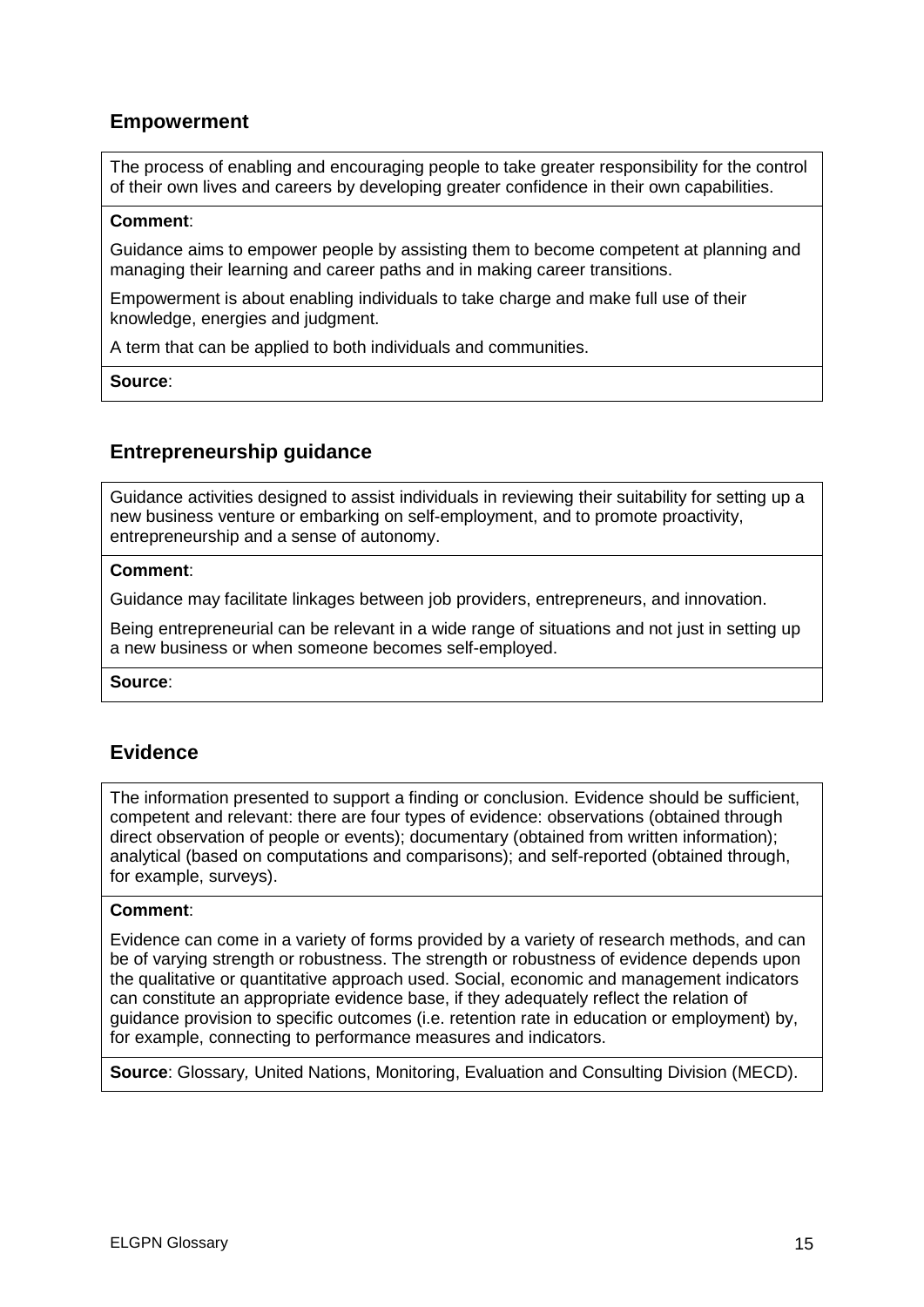# <span id="page-21-0"></span>**Evidence-based policy and practice**

The conscientious, explicit and judicious use of current evidence of what works best, and most cost-effectively, to inform lifelong guidance policy and practice.

More generally, any activity, intervention or way of working that has been designed on the basis of evidence that demonstrates the effectiveness of the particular approach (policy or practice) being used.

#### **Comment**:

An example of using of an evidence-based policy would be where data on lifelong guidance service usage and potential demand are collected systematically at national level to develop evidence-based policies to target provision for different groups.

Although different, it can be seen as an adjunct to reflective practice.

**Source**:

# <span id="page-21-1"></span>**Flexicurity**

An integrated strategy for enhancing, at the same time, flexibility and security in the labour market. Flexicurity attempts to reconcile employers' need for a flexible workforce with workers' need for security – confidence that they will not face long periods of unemployment.

#### **Comment**:

The European Commission in its *Employment in Europe 2006* report describes flexicurity as an optimal balance between labour market [flexibility](http://www.eurofound.europa.eu/areas/industrialrelations/dictionary/definitions/flexibility.htm) and security for employees against labour market risks. The Commission's interpretation of flexicurity involves replacing the notion of job security, a principle that dominated employment relations until recently, with that of 'protection of people'. The flexicurity model, first implemented in Denmark by the social democratic Prime Minister Poul Nyrup Rasmussen in the 1990s, is a combination of easy hiring and firing (flexibility for employers) and high benefits for the unemployed (security for the employees). Perceived as a new way of viewing flexibility, flexicurity represents a means whereby employees and companies can better adapt to insecurities associated with global markets.

The EU has identified a set of [common flexicurity principles](http://ec.europa.eu/social/BlobServlet?docId=1515&langId=en) and is exploring how countries can implement them through four components:

- flexible and reliable contractual arrangements:
- comprehensive lifelong learning strategies;
- effective active labour market policies;
- modern social security systems.

See Sutlana (2011) for a discussion of the implications for lifelong guidance of the concept of Flexicurity.

**Source**: European Commission.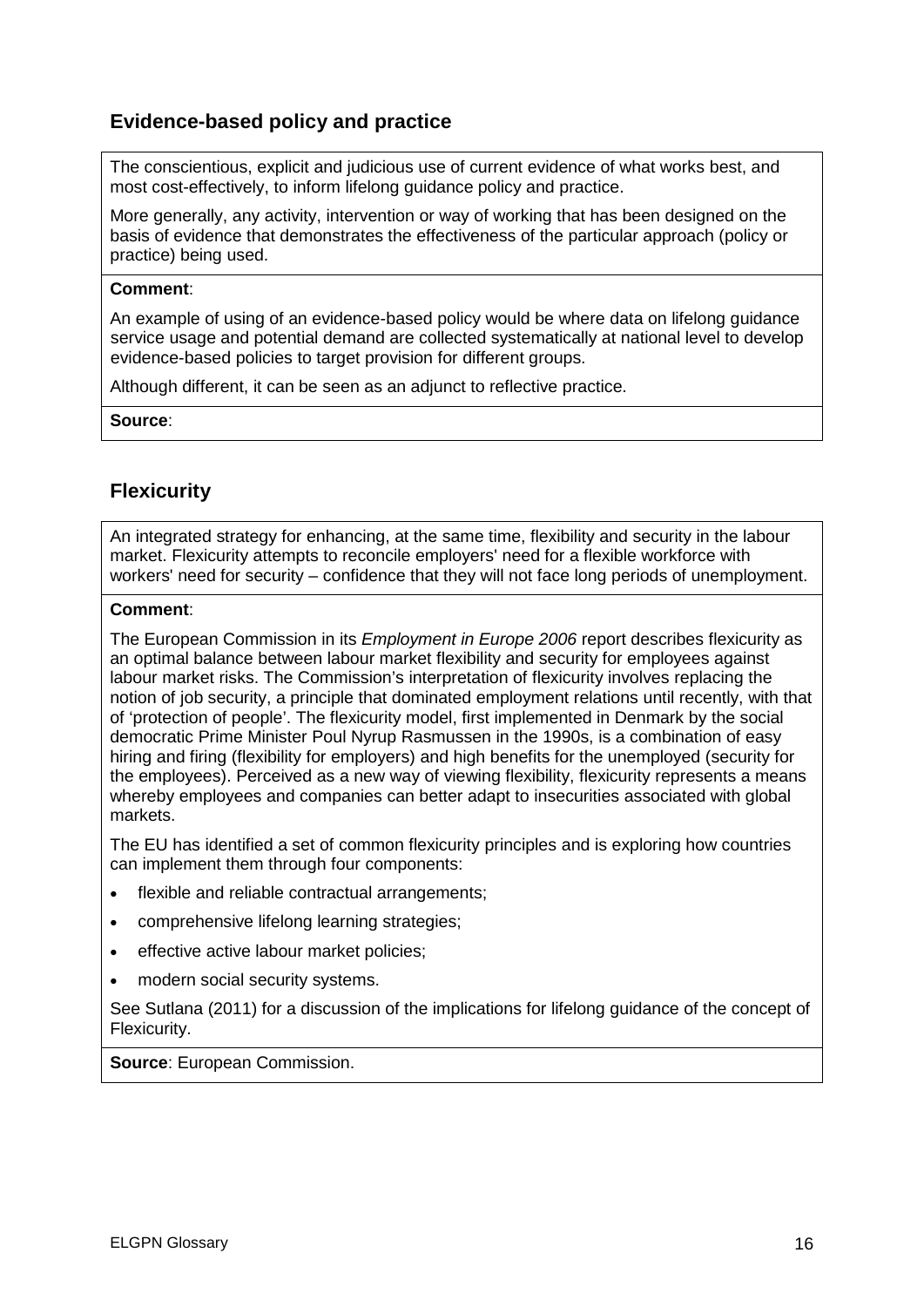# <span id="page-22-0"></span>**Guidance**

Help for individuals to make choices about education, training and employment.

#### **Comment**:

Career or vocational guidance is often just called guidance by practitioners. Guidance is in fact an umbrella that encompasses counselling as well as activities such as informing, coaching, teaching, assessment and advocacy.

See earlier comments under 'Career guidance'.

Sometimes used as a synonym for career guidance or vocational guidance.

**Source**: Hawthorn (1991).

### <span id="page-22-1"></span>**Guidance counsellor**

A trained individual delivering guidance as defined above.

Guidance counsellors assist people to explore, pursue and attain their career goals.

#### **Comment**:

Synonym for career adviser and career counsellor.

See earlier comments.

**Source**: Career Guidance and Counselling Glossary.

### <span id="page-22-2"></span>**Guidance outcomes**

Guidance has economic, social and learning outcomes and these reflect both its personal impact and the wider societal benefits.

#### **Comment**:

See separate definitions of 'Economic and social outcomes of guidance' and 'Learning outcomes of guidance', and also the definition of 'Outcome (quality)'.

#### **Source**:

### <span id="page-22-3"></span>**Guidance policy**

Policy that determines and shapes the range and extent of guidance services that exist, their aims and principles, how the services are funded, and who is eligible to use them and under what circumstances.

#### **Comment**:

Normally thought of as being government policy but many organisations, such as educational institutions, employers, charities and trade unions who offer career guidance, may also have policies that shape their services and determine who is eligible to use them.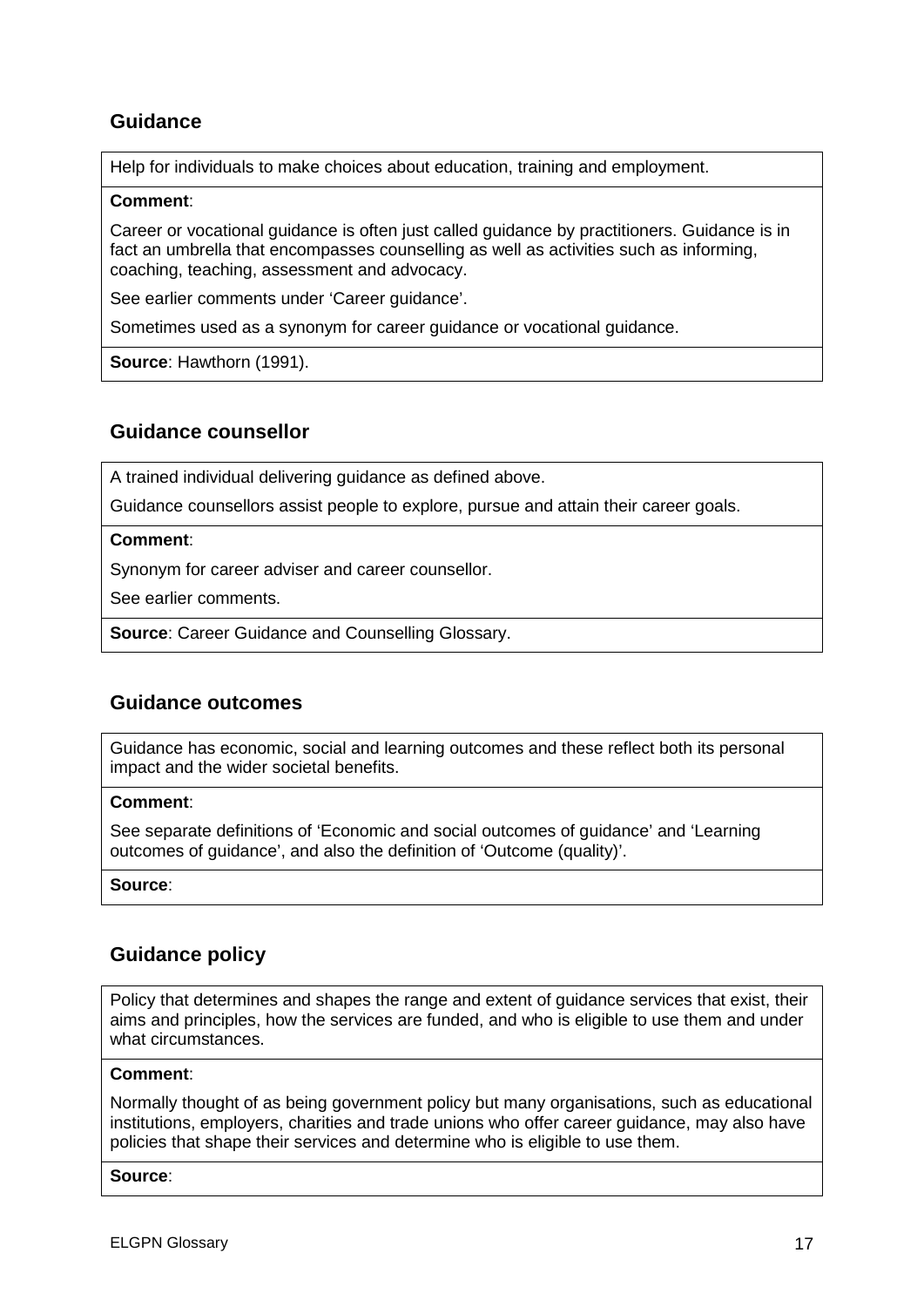### <span id="page-23-0"></span>**Guidance services**

The range of services offered by a particular guidance provider. These might be services designed for different client groups or the different ways that guidance might be delivered (e.g. face-to-face, online, telephone, etc.).

#### **Comment**:

Sometimes also used to refer to the range of services offered in a locality (region or country) by a number of different providers.

**Source**:

#### <span id="page-23-1"></span>**Guidance systems**

The way the delivery of guidance services has been designed and organised. This might be the approach taken in a particular country or region to the organisation of guidance services or a particular way of delivering guidance, such as online or at a distance.

#### **Comment**:

How the delivery of guidance services is organised can have a significant impact on their coverage and effectiveness.

#### **Source**:

### <span id="page-23-2"></span>**Impact**

General term used to describe the effects of a programme, policy or socioeconomic change. Impact can be positive or negative as well as foreseen or unforeseen.

#### **Comment**:

Impacts of guidance might include:

- increased job satisfaction;
- lower drop-out rates/increased tenure;
- improvements in skills related to career management;
- other social and economic benefits.

#### **Source**: Cedefop (2011).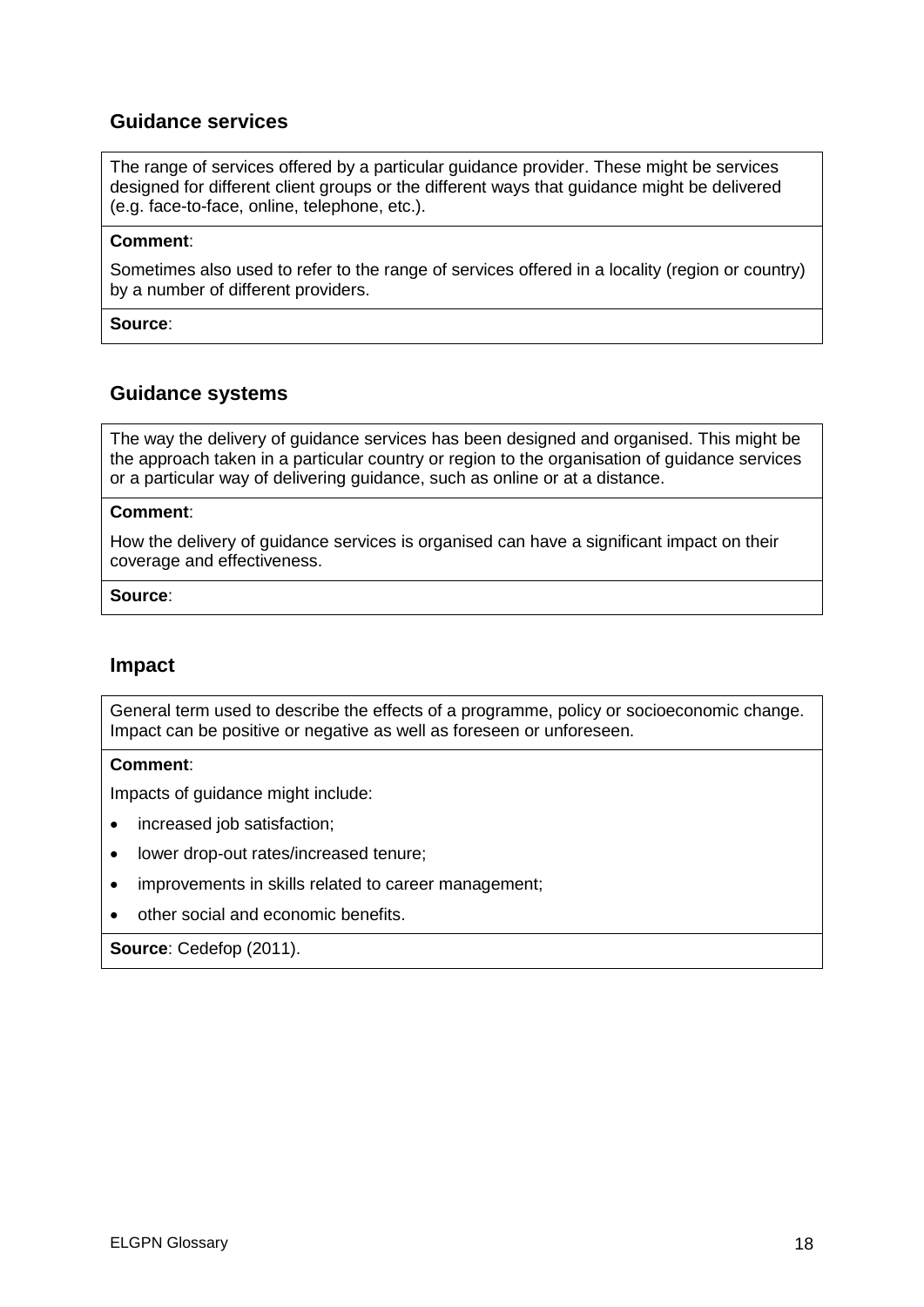# <span id="page-24-0"></span>**Indicator**

Quantitative or qualitative factor or variable that provides a simple and reliable means to measure achievement, to reflect the changes connected to an intervention, or to help assess the performance of a development actor.

#### **Comment**:

Developing and ageing indicators to assess the performance of both guidance activities and guidance services is an important component in the development of lifelong guidance policy.

See 'Quality indicators'.

**Source**: Adapted from OECD (2010).

# <span id="page-24-1"></span>**Information and communication technologies (ICT)**

Technologies which provide for the electronic input, storage, retrieval, processing, transmission and dissemination of information.

#### **Comment**:

ICT-based tools are used increasingly in career guidance. For example, many career information systems rely on ICT. ICT and related technology are also used to underpin e-guidance, distance guidance services, on-line and web guidance.

See definition for 'e-guidance'.

**Source**: Cedefop (2004).

### <span id="page-24-2"></span>**Job-search training**

Training designed to help people in their search for jobs/employment.

#### **Comment**:

Job-search training is often provided alongside other guidance services and can include a number of different elements, such as: information and advice on where to find out about potential jobs; help with the application process (e.g. CV writing, completing application forms); and preparation for job interviews and other elements of the selection process (e.g. taking selection tests, participating in an assessment centre).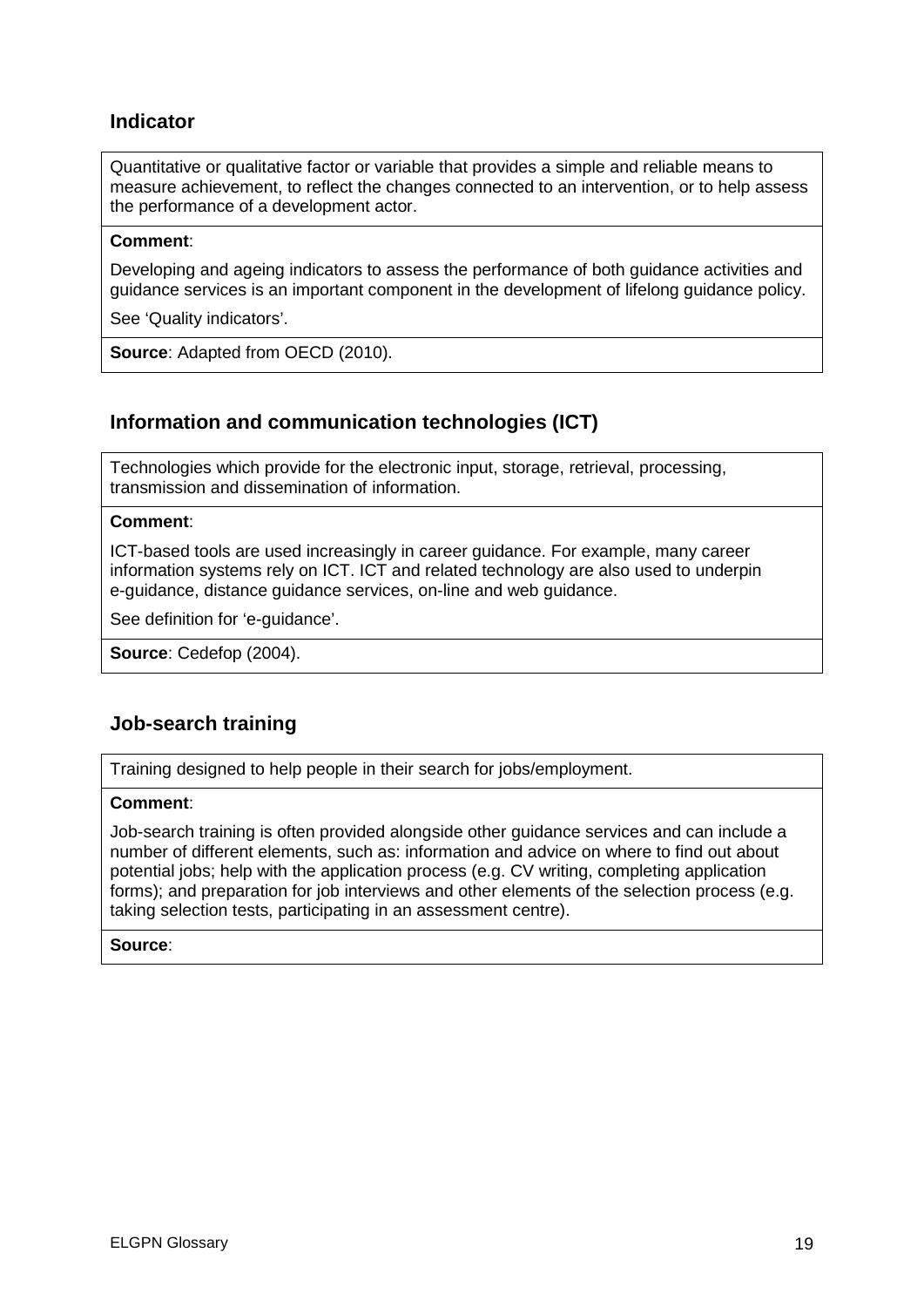### <span id="page-25-0"></span>**Key competences**

The sum of skills (basic skills and new basic skills) needed to live in contemporary society. In its recommendation on key competences for lifelong learning, the European Commission sets out the eight key competences: communication in the mother tongue; communication in foreign languages; competence in maths and basic competences in science and technology; digital competence; learning to learn; social and civic competences; sense of initiative and entrepreneurship; and cultural awareness and expression.

#### **Comment**:

Note that the term is also used to describe the competences required for a particular job or those competences which are seen as most critical for job performance.

**Source**: Cedefop (2008a).

### <span id="page-25-1"></span>**Labour market information systems**

Systems, mechanisms or processes for gathering, organising and providing information about the state of the labour market and/or professions and jobs. This includes recording changes taking place within the labour market, employment, jobs and the professions.

#### **Comment**:

Such systems often include databases linked to ICT systems and accessible via the internet. They are usually designed to be used by career counsellors and also by clients on a self-help basis.

**Source**:

### <span id="page-25-2"></span>**Learning outcomes of guidance**

The set of knowledge, skills and/or competences an individual has acquired and/or is able to demonstrate after completion of a guidance activity or through participation in the guidance process.

#### **Comment**:

The proposed definition is related specifically to a guidance context and has been adapted from the more general definition of learning outcomes.

Career guidance has been shown to lead to improved learning outcomes, such as greater access to, and participation in, learning and training, improved retention rates in education and training, greater education and training attainment and higher level skills, improved motivation and hence attainment in education and training (Careers Scotland 2007).

See separate definitions of 'Economic and social outcomes' and 'Guidance outcomes'.

**Source**: Based on Cedefop (2008b).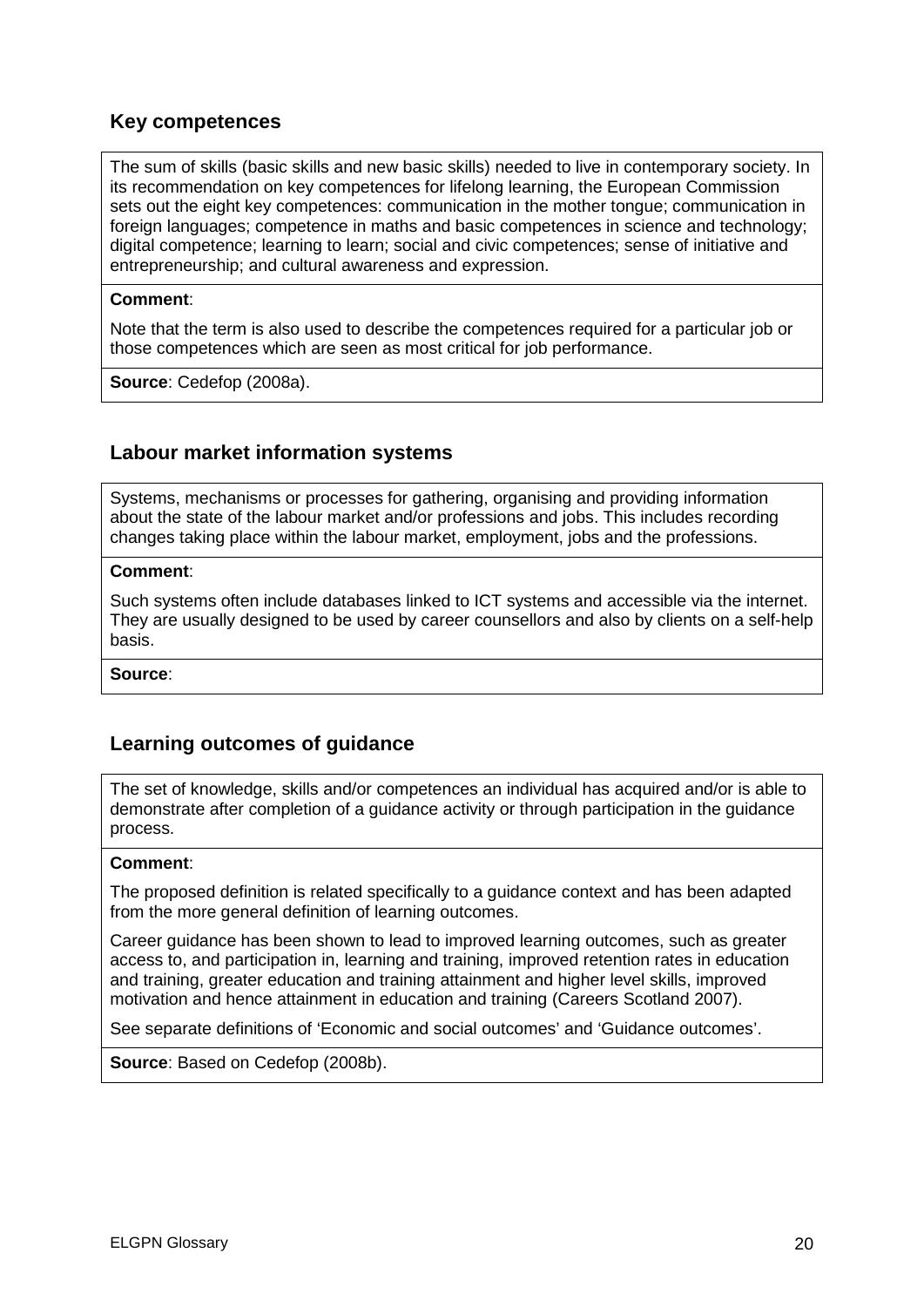# <span id="page-26-0"></span>**Lifelong guidance**

A range of activities that enables citizens of any age and at any point in their lives to identify their capacities, competences and interests, to make educational, training and occupational decisions and to manage their individual life paths in learning, work and other settings in which these capacities and competences are learned and/or used.

#### **Comment**:

This is an approach to guidance which does not see it as a one-off or single point in time activity. It argues for guidance to be delivered proactively and not just at transition points and refers to guidance activity undertaken throughout life (i.e. at any lifestage) and that takes a lifelong perspective (i.e. from early in school and throughout both working and non-working life).

Life-wide guidance is a dimension of lifelong guidance just as life-wide learning is a dimension of lifelong learning. Life-wide guidance can be formal, non-formal or informal and can take place across the full range of life activities (personal, social or professional), across all sectors (education, initial training, employment and continuing training) and at any stage.

**Source**: Council of the European Union (2008).

### <span id="page-26-1"></span>**Lifelong learning**

All learning activity undertaken throughout life, which results in improving knowledge, knowhow, skills, competences and/or qualifications for personal, social and/or professional reasons.

#### **Comment**:

Life-wide learning has been defined as learning, either formal, non-formal or informal, that takes place across the full range of life activities (personal, social or professional) and at any stage.

**Source**: Based on Cedefop (2004).

### <span id="page-26-2"></span>**Mentoring**

A developmental relationship that enhances both an individual's growth and his/her career advancement.

#### **Comment**:

Mentoring involves both career and psychosocial functions. Career functions are seen to include: sponsorship, coaching, protection, exposure and challenging work. Psychosocial functions include: role modelling, counselling, acceptance and confirmation, and friendship.

Classic mentoring usually involves a relationship between an older/more experienced person and a younger/less experienced one.

**Source**: Kram (1985).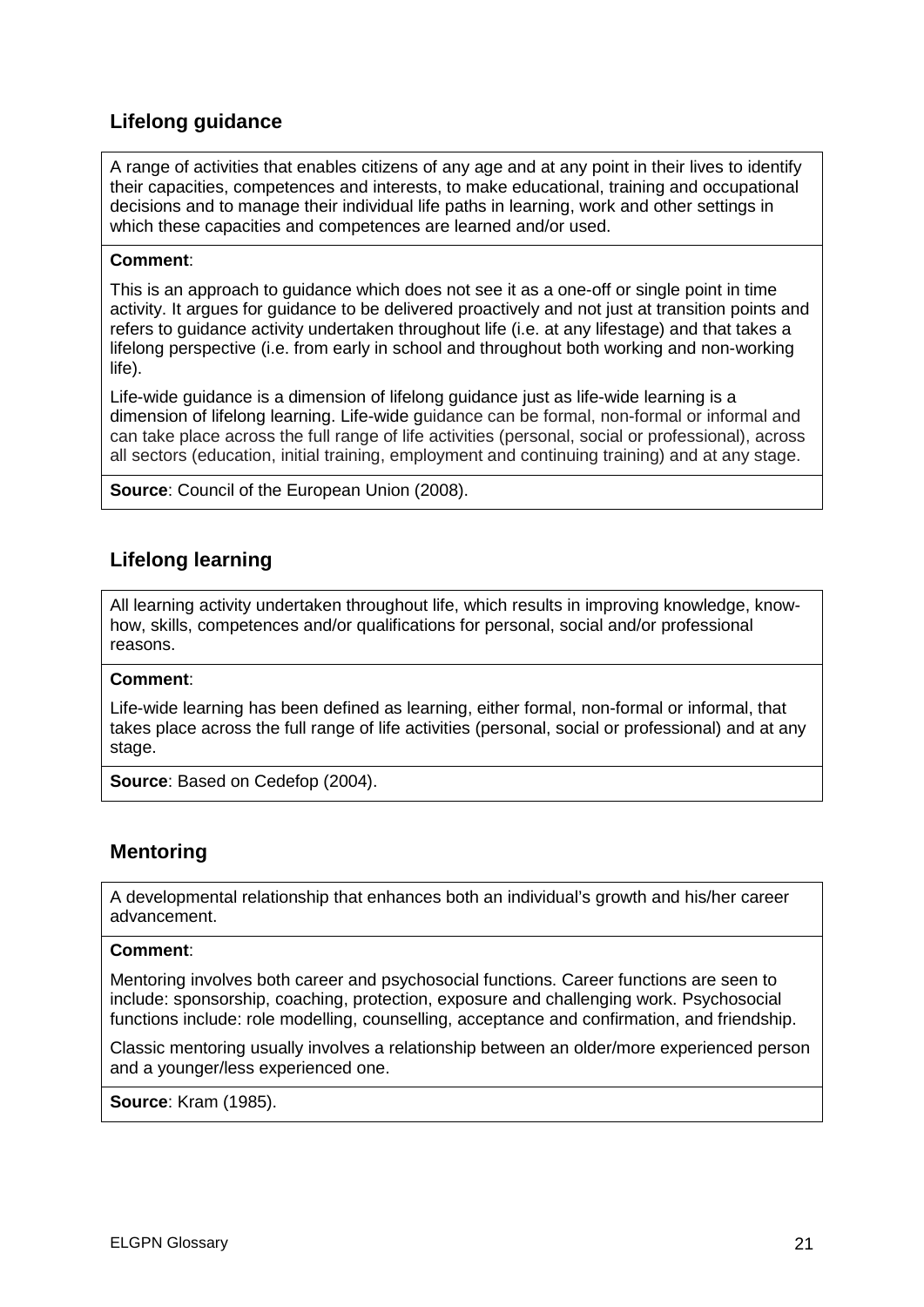# <span id="page-27-0"></span>**Outcome (quality)**

Positive or negative longer-term socio-economic change or impact that occurs directly or indirectly from an intervention's input, activities and output.

#### **Comment**:

In the context of lifelong guidance, the term **'**outcome' is commonly used to describe the effect that a service has had, either on the individual client, or on the wider community or economy as a whole. In this sense, 'outcome' is really what is meant by the 'impact' or 'impact measure' of a service, i.e. the learning, social and/or economic outcomes achieved by the individual.

Both 'outcome' and 'output' refer to the effects or end-results that the project or service is designed to produce.

**Source**: Cedefop (2011).

# <span id="page-27-1"></span>**Output (quality)**

Immediate and direct tangible result of an intervention.

#### **Comment**:

In the context of lifelong guidance, the term 'output' is commonly used to refer to a guidance provider's volumes of delivery, its 'turnover', or 'throughput': for example, the number of interventions delivered per quarter or the number of interventions per client.

Both 'outcome' and 'output' refer to the effects or end-results that the project or service is designed to produce.

**Source**: Cedefop (2011).

### <span id="page-27-2"></span>**Performance measures/indicators**

Data, usually quantitative, that provide a measure of an individual's, team's or organisation's level of attainment, against which the level of others can be compared.

#### **Comment**:

A performance measure/indicator is a measure that has been selected by policy-makers, funding bodies or managers, as a way of assessing and measuring the delivery and effectiveness of a project or a service. In education, performance measures often relate to the retention, achievement and progression rates of schools and colleges. In career guidance, performance measures often relate to the number of interventions, client satisfaction level and positive destinations achieved by the guidance service.

**Source**: Cedefop (2011).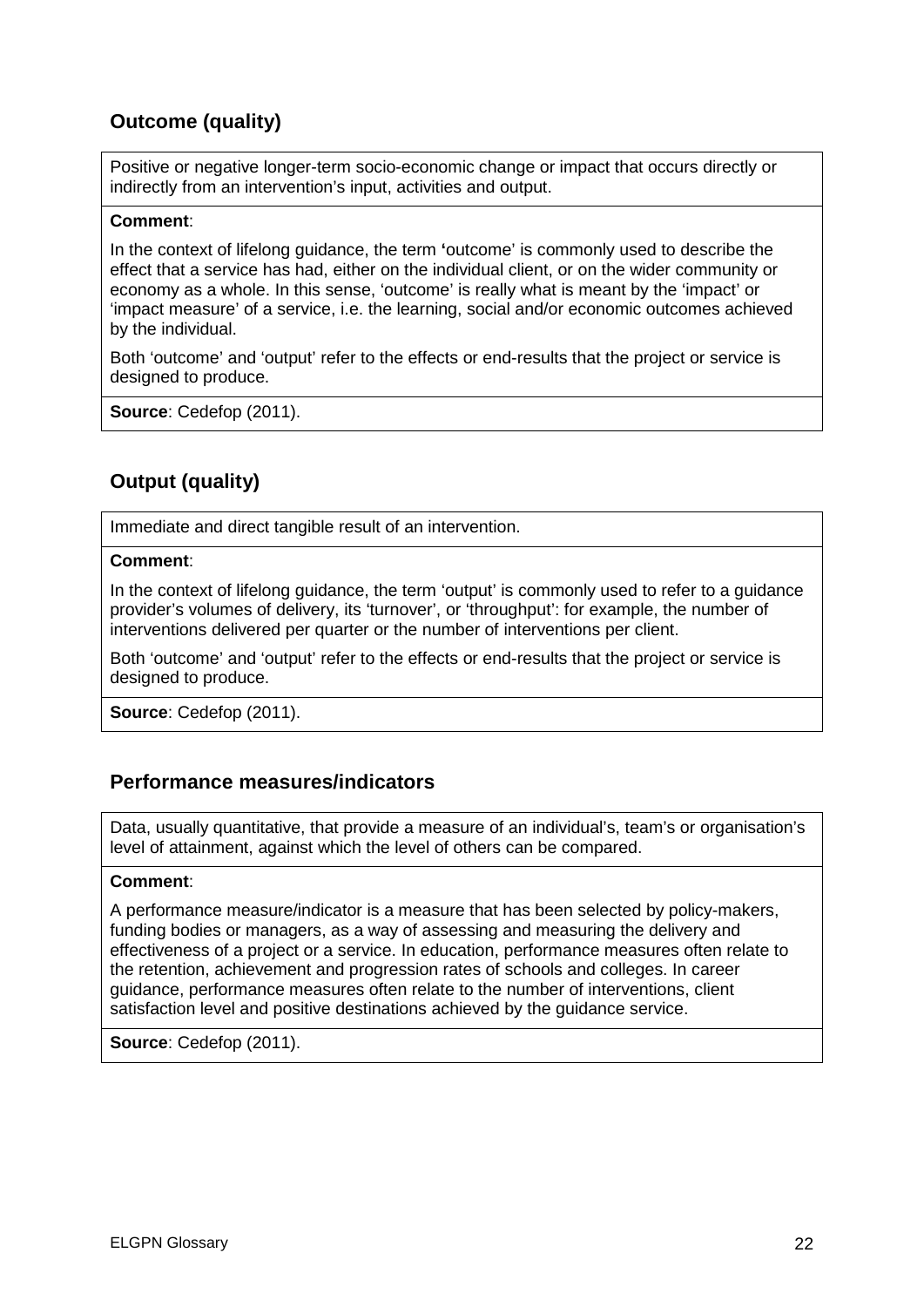# <span id="page-28-0"></span>**Personal action planning**

The process of mapping out the necessary steps that an individual needs to take and the services s/he might need to use in order to achieve an identified educational, vocational or personal goal. The process might be conducted by the individual on their own, in conjunction with someone else (e.g. a career counsellor) or by using a proforma/template or online tool.

#### **Comment**:

The definition has been extended to include personal goals as well as educational and vocational ones.

**Source**: Based on Career Guidance and Counselling Glossary.

# <span id="page-28-1"></span>**Portfolio**

A portfolio is designed to be a record of the competences (skills, knowledge and abilities) and experiences of an individual. It may list formal qualifications or include examples of work as well as recording training courses, work experience and non-work activities undertaken by the individual.

#### **Comment**:

The development of portfolios is an increasingly common career education activity in schools and universities.

#### **Source**:

# <span id="page-28-2"></span>**Profiling**

The process of collecting information about a person to form a profile that describes him/her. This may involve collecting a standard set of information, possibly to compare people, or the construction of a one-off description of a person.

A similar approach is also commonly used to profile jobs or occupations and a job or occupational profile may be included in a career information system to make it easier to make comparisons between jobs and occupations.

#### **Comment**:

Both the profiling of people and the profiling of jobs/occupations are common activities in guidance.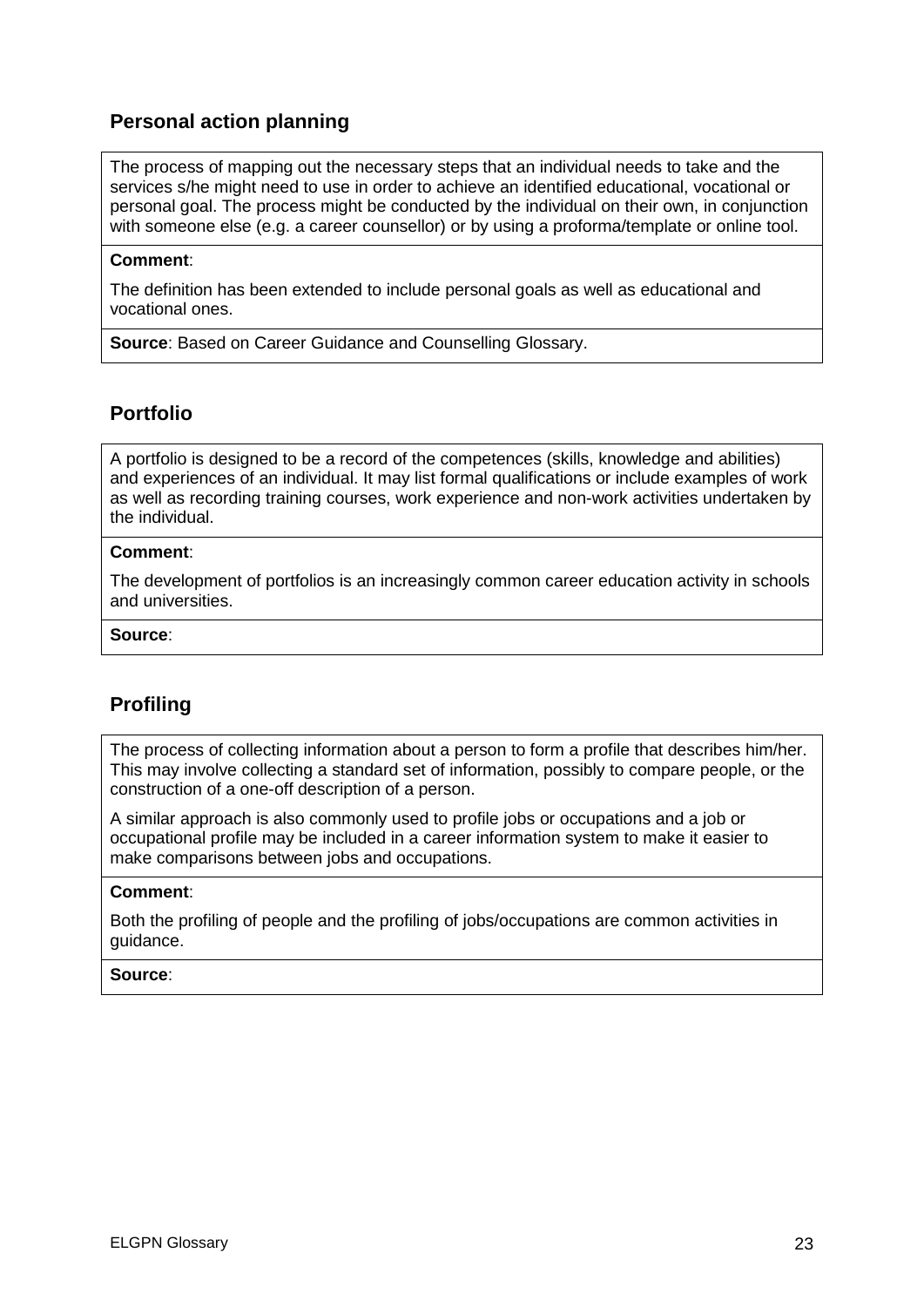### <span id="page-29-0"></span>**Quality assurance**

Activities involving planning, implementation, evaluation, reporting, and quality improvement*,*  implemented to ensure that guidance activities (content of programmes, design, assessment and validation of outcomes, etc.) meet the quality requirements expected by stakeholders.

#### **Comment**:

Quality assurance for guidance typically involves ensuring that all staff understand what is required of them, that the necessary resources (including sufficiently trained staff) for effective delivery are available, and that performance is reviewed regularly and systematically to identify areas for improvement. A number of independently accredited quality standards (i.e. necessary training of staff) exist that have been developed to support organisational quality assurance.

See also 'Quality system'.

**Source**: Based on Cedefop (2011).

# <span id="page-29-1"></span>**Quality criteria**

Independent standards for measuring the quality of guidance provision or services.

#### **Comment**:

Quality criteria are the indicators used to show that a guidance service or guidance activity meets quality standards.

See definitions of 'Quality assurance', 'Quality indicators, 'Quality standards' and 'Quality system'.

**Source**:

# <span id="page-29-2"></span>**Quality indicators**

Formally recognised figure(s) or ratio(s) used as yardsticks to judge and assess quality performance.

#### **Comment**:

Quality indicators are statistical measures that give an indication of output quality. However, some quality indicators can also give an indication of process quality.

The evidence identified to show that a guidance service meets set quality criteria.

See definitions of 'Quality assurance', 'Quality criteria', 'Quality standards' and 'Quality system'.

**Source**: Van den Berghe (1996).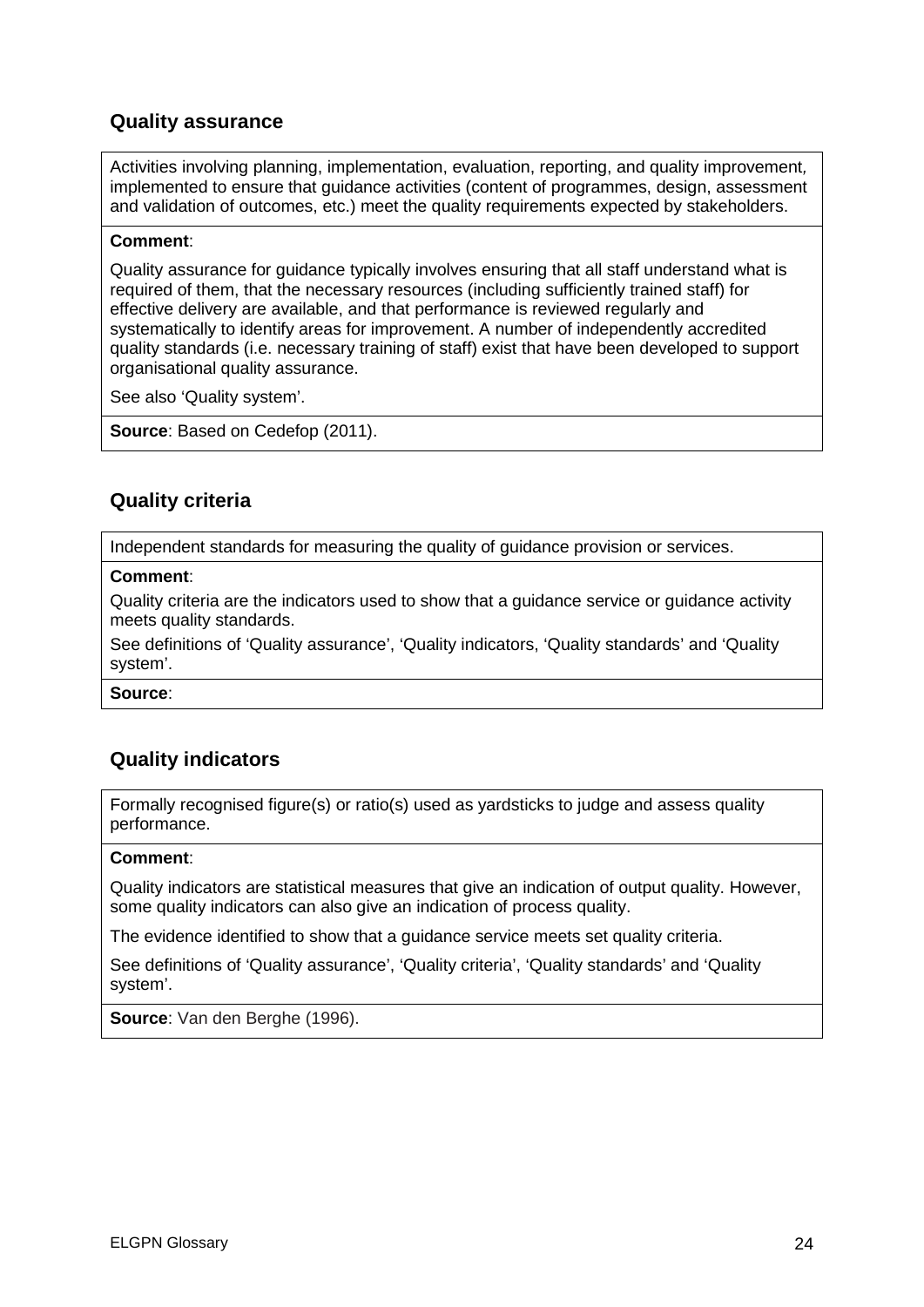# <span id="page-30-0"></span>**Quality standard**

Technical specifications which are measurable and have been drawn up by consensus and approved by an organisation with recognised and relevant expertise at regional, national or international levels. The purpose of quality standards is optimisation of input and/or output of guidance.

The standard(s) that an organisation sets for all of its key business operations and that help clarify what an organisation expects of its employees in delivering these operations or a client can expect when using the service.

#### **Comment**:

Quality standards are an important feature of a service's comprehensive quality-assurance system and criteria are the details identified to reach the set standard(s). This includes quality indicators on the evidence identified to show the service meets set criteria.

They refer to the systems and procedures developed by career practitioners and stakeholders in the career sector that:

- define the career sector, its membership and its services;
- recognise the diverse skills and knowledge of career practitioners;
- quide practitioner entry into the sector;
- provide a foundation for designing career practitioner training;
- provide quality assurance to the public and other stakeholders in the sector;
- create an agreed terminology for the sector

(adapted from [Canadian] National Steering Committee for Career Development Guidelines and Standards, 2004).

See definitions of 'Quality assurance', 'Quality criteria', 'Quality indicators' and 'Quality system'.

**Source**: Based on Cedefop (2003).

### <span id="page-30-1"></span>**Quality system**

Organisational structure, procedures, processes, and resources needed to implement quality management. The quality system provides the framework for planning, implementing, and assessing services provided and for carrying out required quality assurance and quality control.

#### **Comment**:

See definitions of 'Quality assurance', 'Quality criteria', 'Quality indicators' and 'Quality standard'.

**Source**: ISO (1994); MassDEP.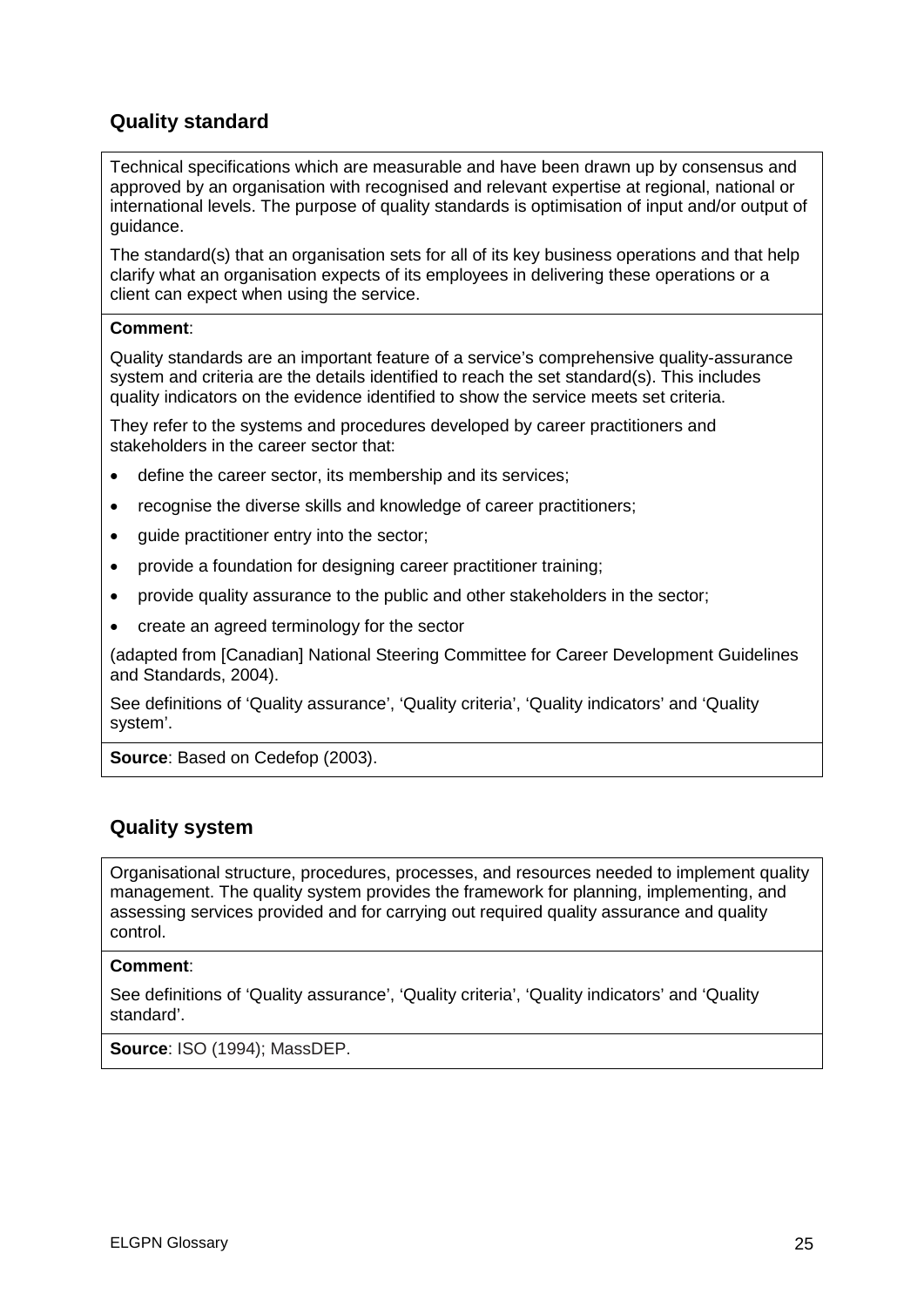# <span id="page-31-0"></span>**Quantitative and qualitative evidence**

Numerical information is used to provide quantitative evidence, while qualitative evidence is based on observation and judgement and deals with meanings. Qualitative evidence is usually provided by experts or people considered by virtue of their training or work experience to be appropriately qualified to make such assessments.

#### **Comment**:

For a guidance service, numerical evidence might be, for example, the number of clients using the service, their ratings of satisfaction with the service, or the number who obtained employment; while qualitative evidence might be provided by interviews with clients about their experience of using the service carried out by an independent researcher.

**Source**:

### <span id="page-31-1"></span>**School-to-work transition**

The process of moving from education or training to employment, covering the period in which the change takes place.

#### **Comment**:

Many guidance activities are designed to support people making this transition.

Transition between education and employment (integration path, type of employment – with regard to level and status – and duration) is complex. Integration depends on many factors (gender, age, qualification, employment policy, guidance and counselling provision, etc.).

See also definition of 'Transition'.

**Source**: Based on Cedefop (2008a).

### <span id="page-31-2"></span>**Self-help provision**

An approach to the provision of guidance services that depends on the client either working on their own using resources and materials designed to be used without additional support from a career counsellor, or where responsibility for choosing an appropriate form of career support is left up to the client.

#### **Comment**:

Many guidance services offer self-help materials to their clients; such materials are also widely available in other settings, such as libraries, on the web, etc.

Many self-help materials can also be used in group settings with or without the involvement of a career counsellor.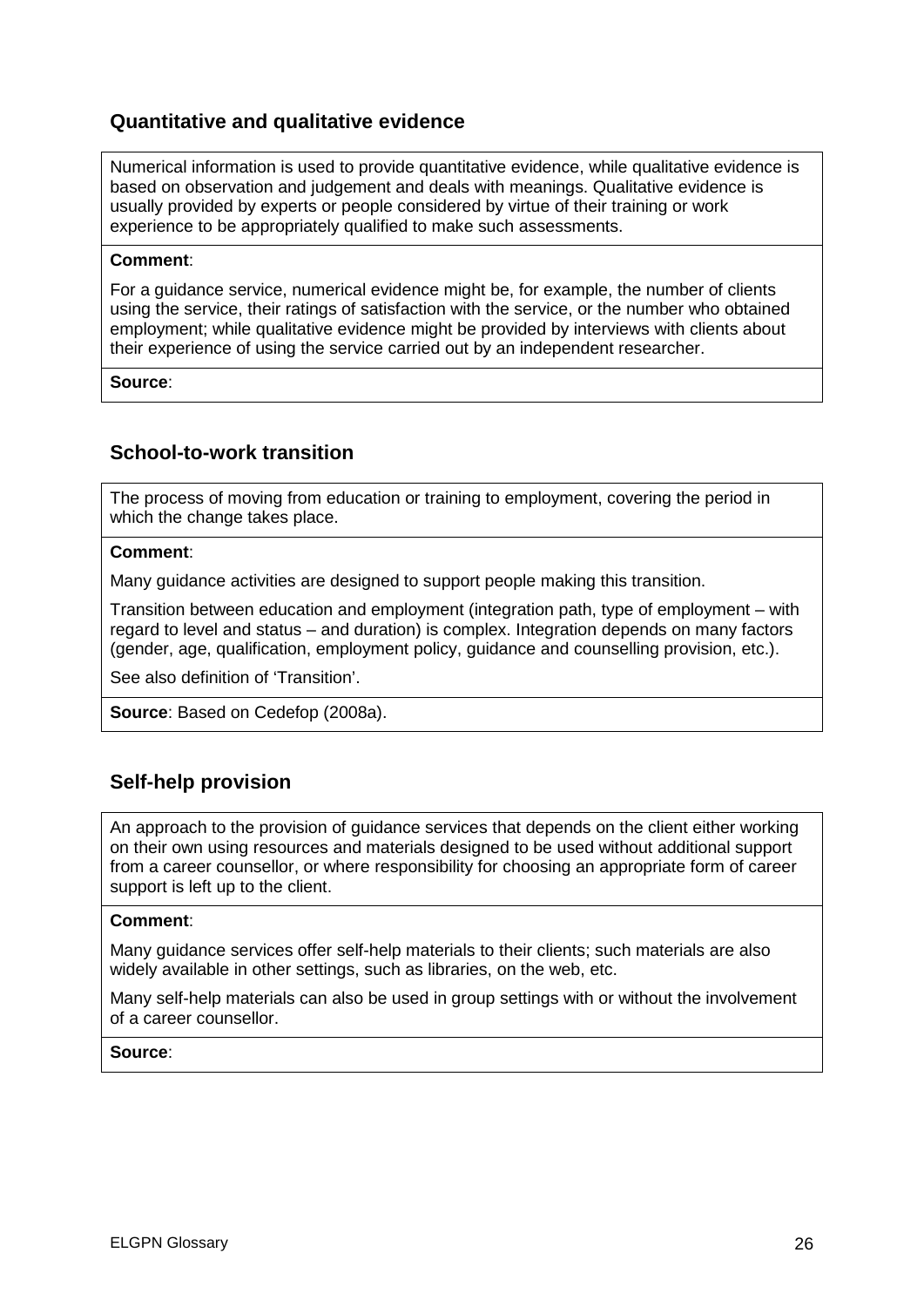# <span id="page-32-0"></span>**Self-knowledge**

Knowledge that an individual has about him/herself.

#### **Comment**:

Developing self-knowledge/awareness is considered an important activity in career counselling: many career interventions are designed to increase self-knowledge.

#### **Source**:

### <span id="page-32-1"></span>**Self-management of competences**

When an individual takes responsibility for the development of their own competences. Sometimes this might also include the individual taking responsibility for the recording or logging of their competences: for example, in a portfolio.

#### **Comment**:

The ability of an individual to take responsibility for self-management of their competences is often a goal in lifelong guidance.

#### **Source**:

### <span id="page-32-2"></span>**Self-service**

A mode of delivery of guidance services in which it is up to the client to select the guidance services, interventions or activities s/he will use.

#### **Comment**:

In some settings, this is done by the client providing information about him/herself and then being directed automatically to services that might be appropriate. This approach is particularly common where on-line guidance services are being offered as all or part of the guidance service.

#### **Source**:

### <span id="page-32-3"></span>**Transition**

The process of moving from one education, employment or training situation to another. This would include a move out of the labour market, for example into unemployment or to look after children, and the move back into employment, education or training after a period of not being in work, education or training.

#### **Comment**:

Many lifelong guidance activities are designed to support people making transitions of one kind or another.

See also definition of 'School-to-work transition'.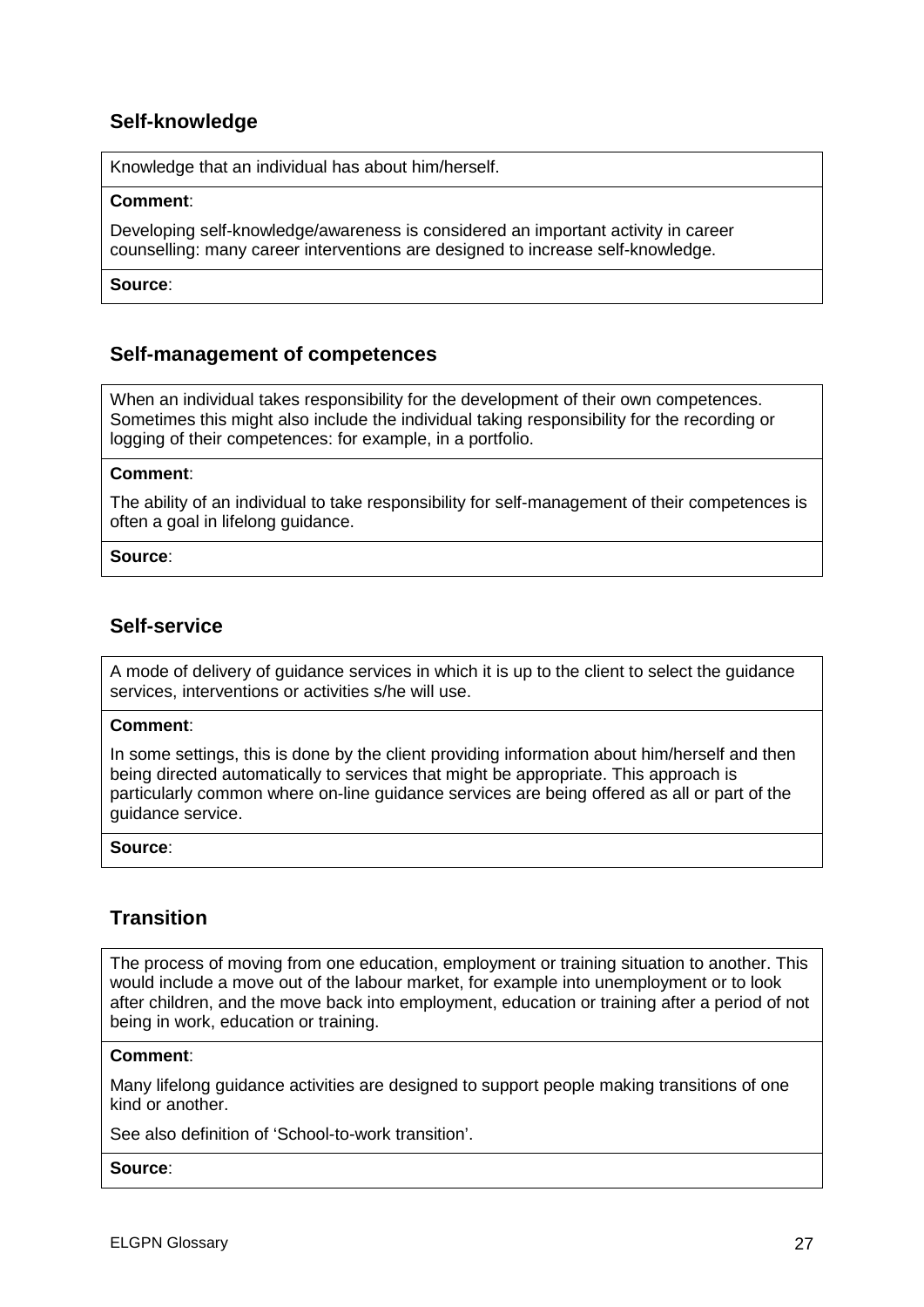# <span id="page-33-0"></span>**Transversal skills**

The skills individuals have which are relevant to jobs and occupations other than the ones they currently have or have recently had. These skills may also have been acquired through non-work or leisure activities or through participation in education or training.

More generally, these are skills which have been learned in one context or to master a special situation/problem and can be transferred to another context.

#### **Comment**:

The term 'transversal skills' has largely replaced the term 'transferable skills'.

**Source**: Based on Cedefop (2008a).

# <span id="page-33-1"></span>**Validation of non-formal and informal learning**

A process of confirmation by an authorised body that an individual has acquired learning outcomes against a relevant standard. It consists of four distinct phases: (1) identification – through dialogue – of particular experiences made by an individual; (2) documentation – to make visible the individual experiences; (3) a formal assessment of these experiences; and (4) recognition leading to a certification, e.g. a partial or full qualification.

#### **Comment**:

This term has been designed to replace 'Accreditation of prior experiential learning' (APEL), 'Recognition of non-formal and informal learning' (RNFIL) and 'Validation of prior learning' (VPL).

This process is often linked to specialised guidance activities. An intention is to enhance 'the role of guidance in relation to accreditation of prior experiential learning (APEL) and to learning in the workplace including formal, non-formal and informal learning' (Lifelong Guidance Policy Development: a European Resource Kit 2012).

**Source**: EU proposed definition from DG EAC.

### <span id="page-33-2"></span>**Vocational guidance**

Help for individuals to make choices about education, training and employment.

#### **Comment**:

Sometimes used as a synonym for career guidance or guidance.

See related definitions for 'Career counselling', 'Career guidance', 'Guidance'.

**Source**: Hawthorn (1991).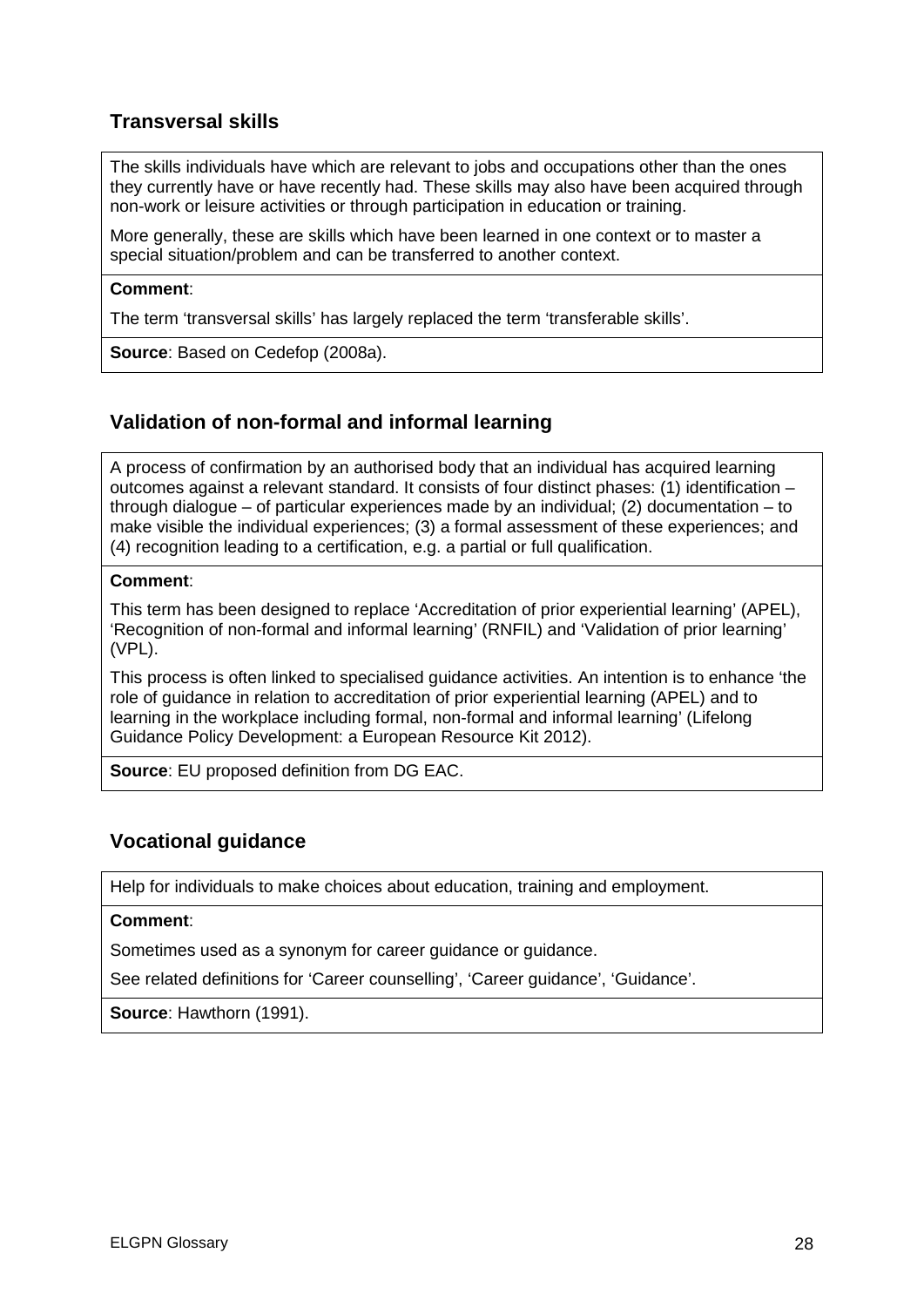# <span id="page-34-0"></span>**Work experience**

Knowledge, skills and competences acquired by an individual during their working life.

This term is also used to describe short periods of work-based learning (commonly carried out while the individual is participating in a related education or training programme) or working as a trainee or intern in order to gain experience of a particular occupation or type of work.

#### **Comment**:

It is important to distinguish the two common meanings of this term.

See 'Work-based learning'

**Source**: Based on Career Guidance and Counselling Glossary.

### <span id="page-34-1"></span>**Work practice**

The opportunity to participate in work activities in order to gain experience and develop appropriate work skills and attitudes to work.

#### **Comment**:

See 'Work experience'.

**Source**:

### <span id="page-34-2"></span>**Work-based learning**

Acquisition of knowledge and skills through carrying out – and reflecting on – tasks in a vocational context, usually in the workplace.

#### **Comment**:

The accreditation of work-based learning is often linked to lifelong guidance activities.

**Source**: Based on Cedefop (2011).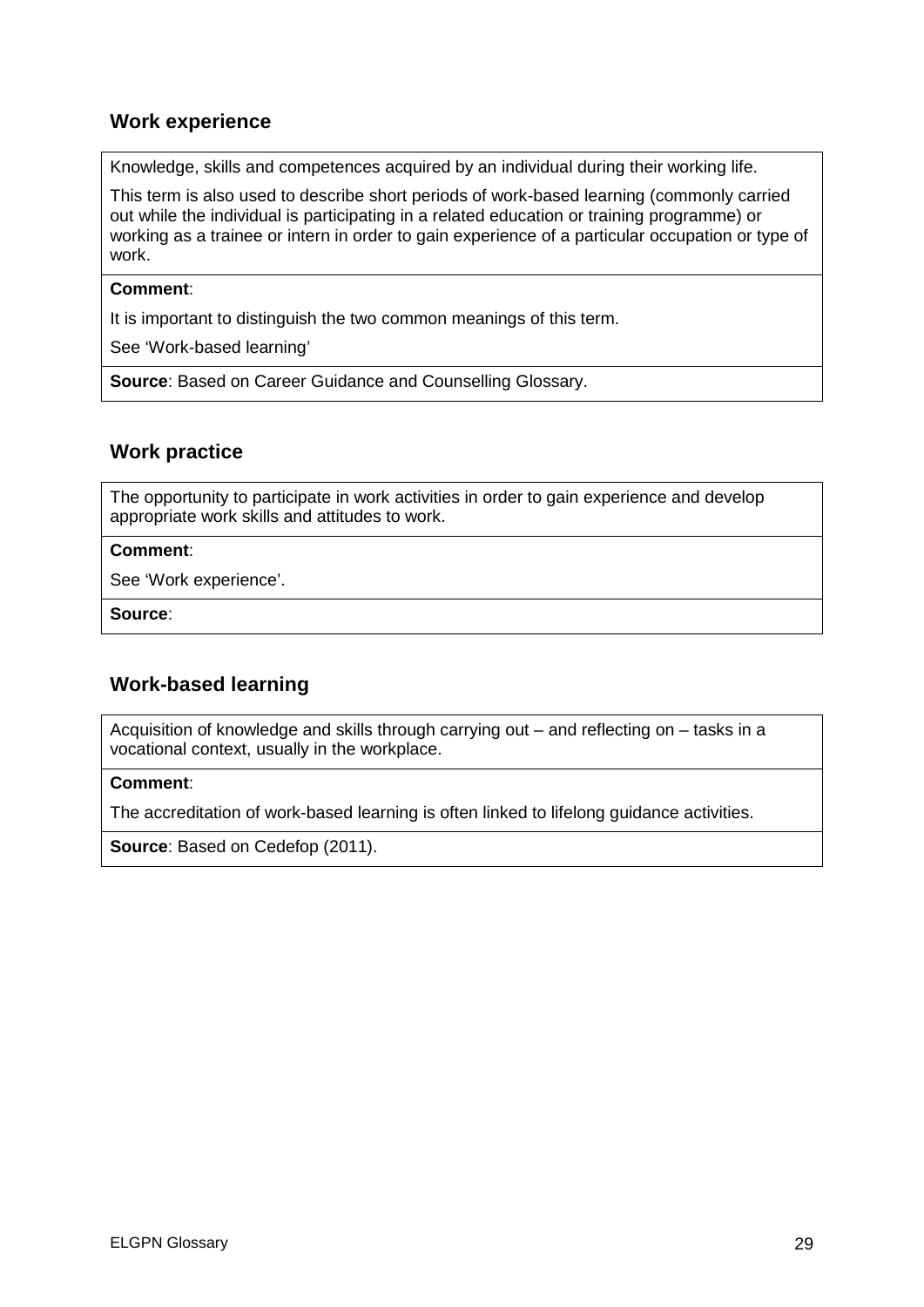# <span id="page-35-0"></span>*Bibliography*

Arnold, J. (1997). *Managing Careers into the 21st Century*. London: Paul Chapman.

Arthur, M.B., Hall, D.T. & Lawrence, B.S. (1989). Generating new directions in career theory: The case for a transdisciplinary approach. In Arthur, M.B., Hall, D.T. & Lawrence, B.S. (Eds), *The Handbook of Career Theory*. Cambridge: Cambridge University Press.

Australian Ministerial Council for Employment, Education, Training and Youth Affairs: Career Education Taskforce (1998). Definition of career education. Available from Internet: http://education.qld.gov.au/students/service/career/careered-whatis.html

Canada Career Information Partnership (2006). *A Career Development Resource for Parents*. Available from Internet: http://www.ccdf.ca/ccdf/wpcontent/uploads/2010/12/a\_career\_development\_resource\_for\_parents\_e.pdf

Canadian Career Development Foundation (2002). *Career Development: A Primer and a Glossary*.

Career Guidance and Counselling Glossary. Result of Leonardo da Vinci programme project "Overcoming Intercultural and Linguistic Barriers in Continuously Accessible Vocational Guidance and Counselling" (project No LT/03/B/F/LA-171023). Available from Internet: [http://glossary.ambernet.lt/main.php?lang=eng#](http://glossary.ambernet.lt/main.php?lang=eng)

Case Management Society, UK. Definition of case management. Available from Internet: <http://www.cmsuk.org/content.aspx?content=4>

Cedefop (2003). Quality in training = La qualité dans la formation: Glossary. (Working paper / Document de travail). Available from Internet: [http://libserver.cedefop.europa.eu/vetelib/eu/pub/cedefop/virtual/quality\\_glossary\\_2003.pdf](http://libserver.cedefop.europa.eu/vetelib/eu/pub/cedefop/virtual/quality_glossary_2003.pdf)

Cedefop; Tissot, P. (2004). Terminology of vocational training policy – A multilingual glossary for an enlarged Europe. Luxembourg: Publications Office, 2004. Available from Internet: <http://libserver.cedefop.eu.int/vetelib/eu/>

Cedefop (2008a). *European Training Thesaurus*. Luxembourg: Publications Office. Available from Internet: [http://www.cedefop.europa.eu/EN/Files/3049\\_en.pdf](http://www.cedefop.europa.eu/EN/Files/3049_en.pdf)

Cedefop (2008b). Terminology of European education and training policy: a selection of 100 key terms. Luxembourg: Publications Office. Available from Internet: <http://europass.cedefop.europa.eu/europass/home/hornav/Glossary.csp>

Cedefop (2011). Glossary: Quality in education and training. Luxembourg: Publications Office. Available from Internet: [http://www.cedefop.europa.eu/EN/Files/4106\\_en.pdf](http://www.cedefop.europa.eu/EN/Files/4106_en.pdf)

Council of the European Union, (2008). Council Resolution on better integrating lifelong guidance into lifelong learning strategies. Available from Internet: http://www.consilium.europa.eu/ueDocs/cms\_Data/docs/pressData/en/educ/104236.pdf

European Commission: European Employment Strategy: What is flexicurity? Available from Internet:<http://ec.europa.eu/social/main.jsp?catId=102&langId=en>

EU Council Recommendation on Early School Leaving (2011). Official Journal of the European Union. Available from Internet: http://ec.europa.eu/education/schooleducation/doc/earlyrec\_en.pdf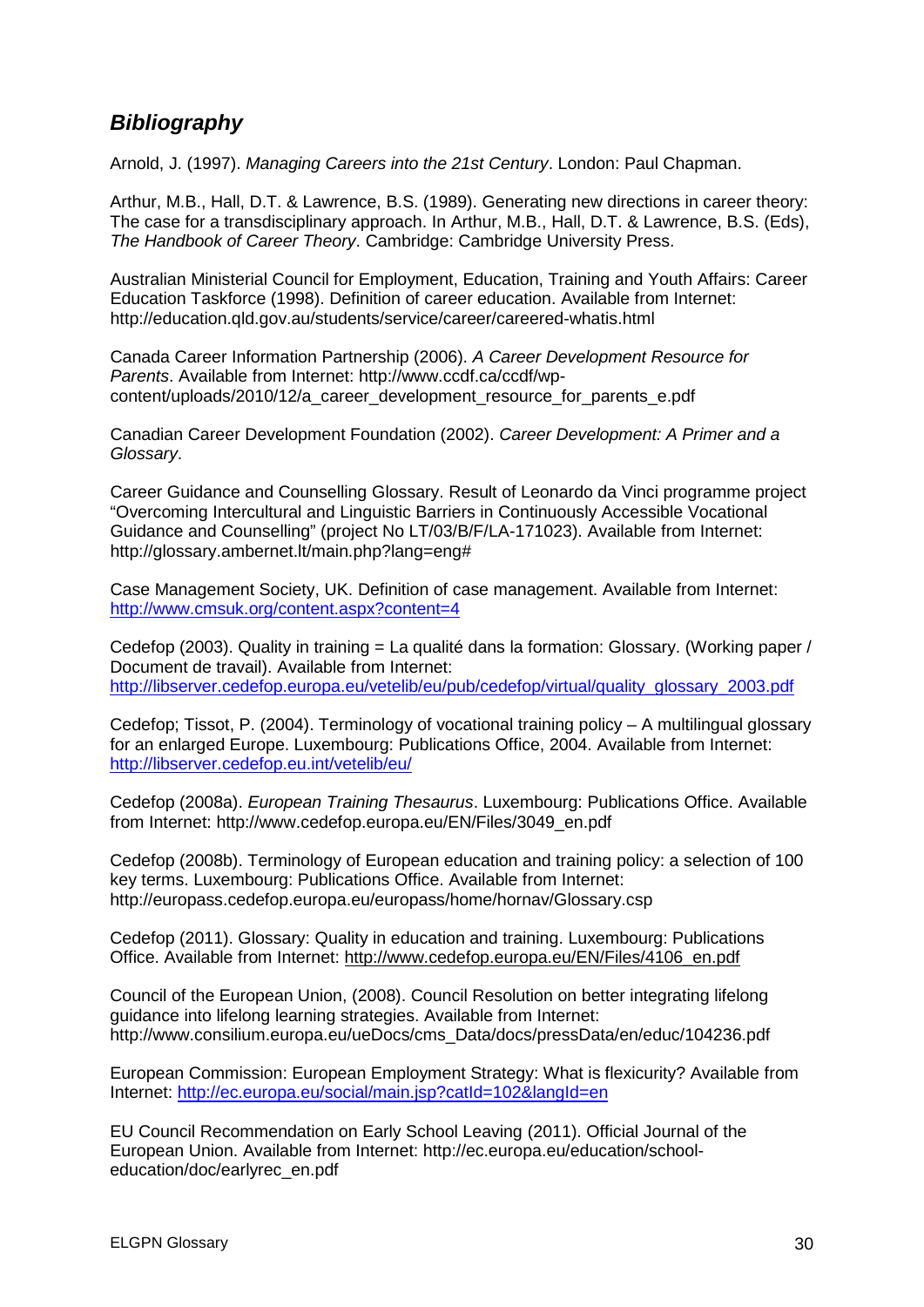European Lifelong Guidance Policy Network (2010). *Lifelong Guidance Policies: Work in Progress.* A report on the work of the European Lifelong Guidance Policy Network 2008–10.

European Lifelong Guidance Policy Network (2012). *Lifelong Guidance Policy Development: a European Resource Kit.*

Gallwey, W.T. (1974). *The Inner Game of Tennis.* New York: Random House.

Greene, J. & Grant, A.M. (2003). *Solution-Focused Coaching: Managing people in a complex world*. London: Momentum Press.

Hansen, L.S. & Gysbers, N.C. (1975). Editorial, *Personnel and Guidance Journal*, 53, 636.

Hawthorn, R. (1991). *Who Offers Guidance.* Sheffield: Employment Department.

ISO (International Organization for Standardization), (1994). ISO 8402-1994. Quality management and quality assurance – Vocabulary. Geneva: ISO.

Institute of Career Guidance: Careers Education Committee. Available from Internet: http://www.icg-uk.org/careerseducationcommittee.html

Kram, K.E. (1985). *Mentoring at Work: Developmental Relationships in Organizational Life.* Lanham: University Press of America.

Krumboltz, J.D. & Worthington, R.L. (1999). The school-to-work transition from a learning theory perspective. *Career Development Quarterly* (Special Issue: School-to-work transitions), 47(4), 312-325.

MassDEP (Massachusetts Department of Environmental Protection). Glossary of quality assurance terminology. Available from Internet: http://www.mass.gov/dep/cleanup/laws/glossa01.htm

OECD Development Co-operation Directorate (2010). *Glossary of Key Terms in Evaluation and Results Based Management*. Paris: OECD. Available from Internet: http://www.oecd.org/dataoecd/29/21/2754804.pdf

Recommendation of the European Parliament and of the Council (2009) [Official Journal C 155 of 8.7.2009]. Available from Internet: http://europa.eu/legislation\_summaries/education\_training\_youth/lifelong\_learning/c11108\_e n.htm

Scottish Executive (2007). What is employability? Available from Internet: [http://www.scotland.gov.uk/Topics/Business-Industry/Employability/d](http://www.scotland.gov.uk/Topics/Business-Industry/Employability/)efinition

Sears, S. (1982). A definition of career guidance terms: A National Vocational Guidance Association perspective. *Vocational Guidance Quarterly*, 31, 137-143.

Somers, M. (2012). *Successful Coaching in a Week*. London: Hodder & Stoughton.

Storey, W.D. (1976). Career Dimensions I, II, III, and IV. Croton on Hudson, New York: General Electric Company. Cited in Hall, D.T. & Associates (1986). *Career Development in Organizations*. San Francisco: Jossey-Bass.

Sultana, R.G. (2011). 'Flexicurity': Implications for Lifelong Career Guidance. ELGPN Concept Note. Available from Internet: [http://ktl.jyu.fi/img/portal/21447/Flexicurity-](http://ktl.jyu.fi/img/portal/21447/Flexicurity-ELGPN_concept_note-Sultana_13_09_2011.pdf?cs=1322144105)[ELGPN\\_concept\\_note-Sultana\\_13\\_09\\_2011.pdf?cs=1322144105](http://ktl.jyu.fi/img/portal/21447/Flexicurity-ELGPN_concept_note-Sultana_13_09_2011.pdf?cs=1322144105)